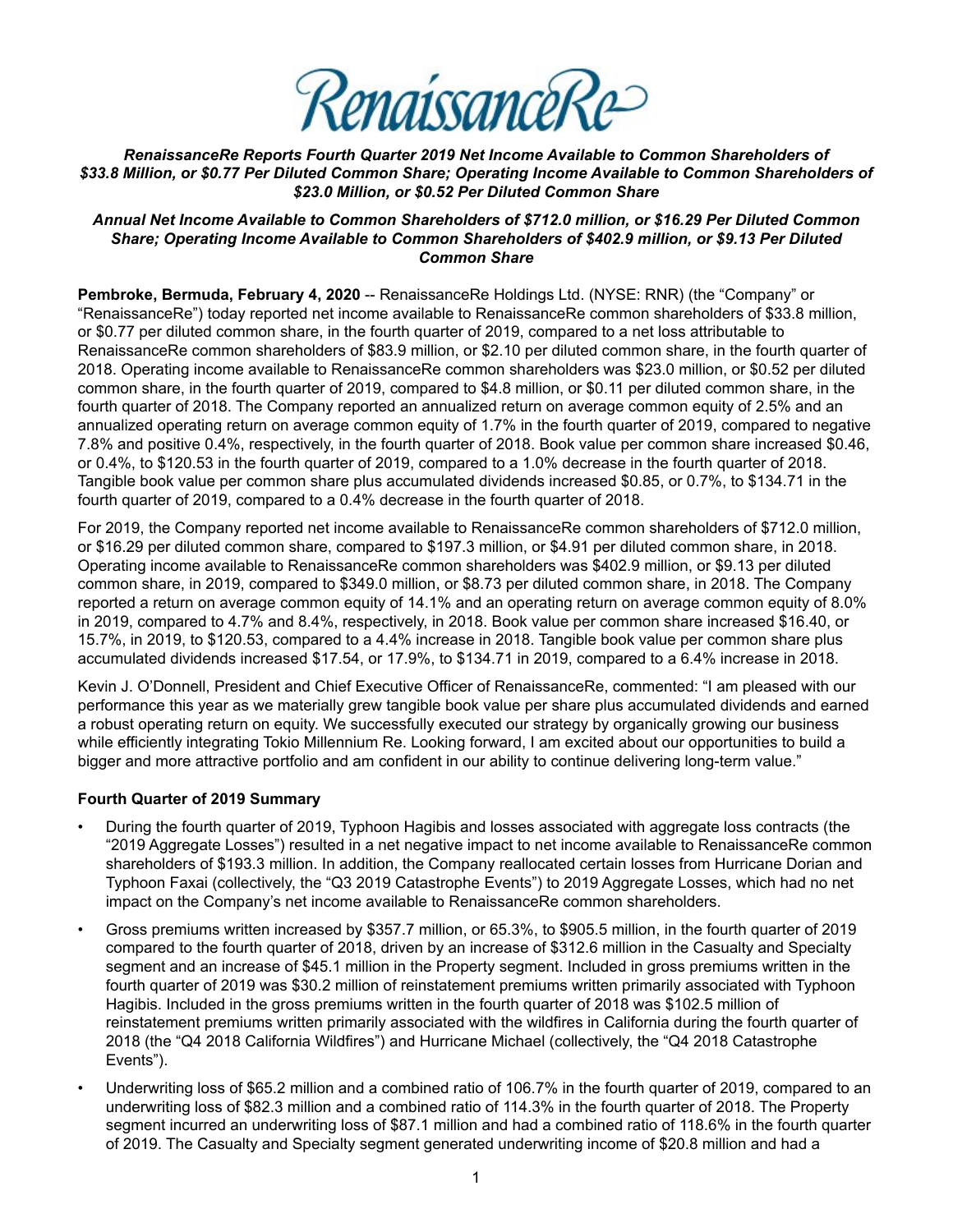combined ratio of 95.9% in the fourth quarter of 2019. The Company's underwriting results in the fourth quarter of 2019 were principally impacted by Typhoon Hagibis and the 2019 Aggregate Losses, which had a net negative impact on the underwriting result of \$237.0 million and added 25.0 percentage points to the combined ratio.

- Total investment result was a gain of \$130.6 million in the fourth quarter of 2019, generating an annualized total investment return of 3.1%.
- Over \$300 million of capital raised in the fourth quarter of 2019 through the Company's managed joint ventures and third-party capital vehicles, including Vermeer Reinsurance Ltd. ("Vermeer"), Upsilon RFO Re Ltd. ("Upsilon RFO") and RenaissanceRe Medici Fund Ltd ("Medici").

#### **Net Negative Impact**

Net negative impact includes the sum of estimates of net claims and claim expenses incurred, earned reinstatement premiums assumed and ceded, lost profit commissions and redeemable noncontrolling interest. The Company's estimates of net negative impact are based on a review of its potential exposures, preliminary discussions with certain counterparties and catastrophe modeling techniques. The Company's actual net negative impact, both individually and in the aggregate, may vary from these estimates, perhaps materially. Changes in these estimates will be recorded in the period in which they occur.

Meaningful uncertainty regarding the estimates and the nature and extent of the losses from these events remains, driven by the magnitude and recent occurrence of each event, the geographic areas in which the events occurred, relatively limited claims data received to date, the contingent nature of business interruption and other exposures, potential uncertainties relating to reinsurance recoveries and other factors inherent in loss estimation, among other things.

The financial data in the table below provides additional information detailing the net negative impact on the Company's consolidated financial statements in the fourth quarter of 2019 resulting from Typhoon Hagibis, the 2019 Aggregate Losses and a reallocation of certain losses from the Q3 2019 Catastrophe Events to 2019 Aggregate Losses.

During the fourth quarter of 2019, the Company announced a preliminary estimated net negative impact on net income available to RenaissanceRe common shareholders of losses from Typhoon Hagibis of approximately \$175 million on its fourth quarter 2019 results of operations. The Company's estimated net negative impact from Typhoon Hagibis remains consistent with this initial estimate and is allocated between the Typhoon Hagibis column and the 2019 Aggregate Loss column in the table below.

During the third quarter of 2019, the Company's initial estimate of the net negative impact of the Q3 2019 Catastrophe Events included loss estimates associated with aggregate loss contracts. Certain of those contracts have been reallocated to 2019 Aggregate Losses, with a comparable change reflected as a reduction to the Q3 2019 Catastrophe Events in the table below.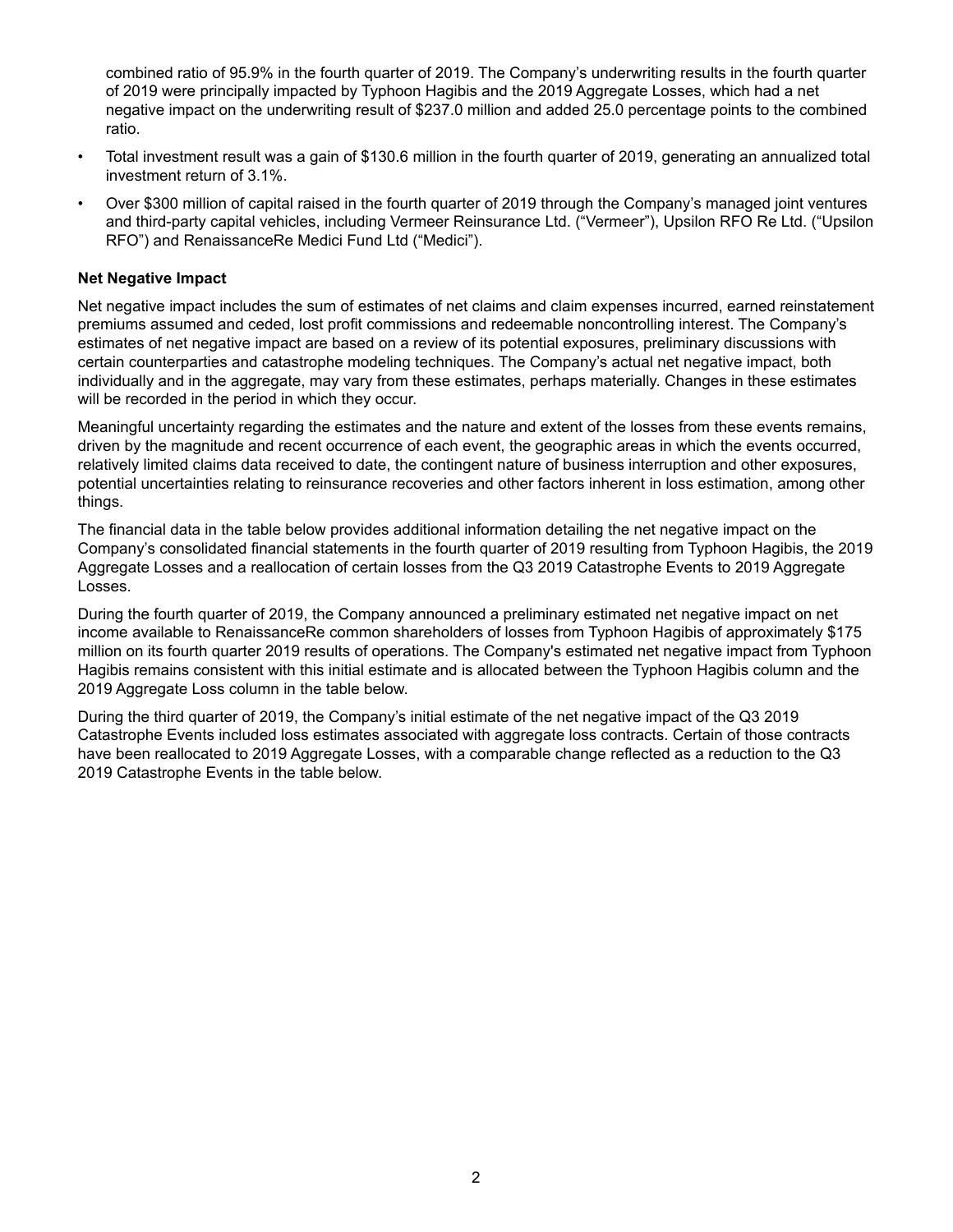| Three months ended December 31, 2019<br>(in thousands, except percentages)                        |    | <b>Typhoon</b><br><b>Hagibis</b> |     | 2019<br>Aggregate<br><b>Losses</b> | <b>Reallocation</b><br>of certain<br>losses from<br>the Q3<br>2019<br>Catastrophe<br>Events to 2019<br>Aggregate<br>Losses |     | <b>Total</b> |
|---------------------------------------------------------------------------------------------------|----|----------------------------------|-----|------------------------------------|----------------------------------------------------------------------------------------------------------------------------|-----|--------------|
| (Increase) decrease in net claims and claims<br>expenses incurred                                 | \$ | $(199, 305)$ \$                  |     | $(97,591)$ \$                      | 21,723                                                                                                                     | \$  | (275, 173)   |
| Assumed reinstatement premiums earned                                                             |    | 28,829                           |     | 183                                | 1,158                                                                                                                      |     | 30,170       |
| Ceded reinstatement premiums earned                                                               |    | (219)                            |     |                                    | (92)                                                                                                                       |     | (311)        |
| Lost (earned) profit commissions                                                                  |    | 7,509                            |     | 1,740                              | (935)                                                                                                                      |     | 8,314        |
| Net (negative) positive impact on underwriting result                                             |    | (163, 186)                       |     | (95,668)                           | 21,854                                                                                                                     |     | (237,000)    |
| Redeemable noncontrolling interest - DaVinciRe                                                    |    | 35,078                           |     | 12,932                             | (4, 317)                                                                                                                   |     | 43,693       |
| Net (negative) positive impact on net income<br>available to RenaissanceRe common<br>shareholders |    | $(128, 108)$ \$                  |     | $(82, 736)$ \$                     | 17,537                                                                                                                     | \$. | (193, 307)   |
| Percentage point impact on consolidated combined<br>ratio                                         |    | 17.1                             |     | 9.8                                | (2.3)                                                                                                                      |     | 25.0         |
|                                                                                                   |    |                                  |     |                                    |                                                                                                                            |     |              |
| Net (negative) positive impact on Property segment<br>underwriting result                         | \$ | $(161, 654)$ \$                  |     | $(95,668)$ \$                      | 21,854                                                                                                                     | \$  | (235, 468)   |
| Net (negative) positive impact on Casualty and<br>Specialty segment underwriting result           |    | (1, 532)                         |     |                                    |                                                                                                                            |     | (1, 532)     |
| Net (negative) positive impact on underwriting result                                             | S  | (163, 186)                       | -\$ | (95, 668)                          | \$<br>21,854                                                                                                               | S   | (237,000)    |

### **Acquisition of Tokio Millennium Re**

On March 22, 2019, the Company completed its acquisition of Tokio Millennium Re AG (now known as RenaissanceRe Europe AG), Tokio Millennium Re (UK) Limited (now known as RenaissanceRe (UK) Limited) and their subsidiaries (collectively, "TMR"). The Company accounted for the acquisition of TMR under the acquisition method of accounting in accordance with Financial Accounting Standards Board Accounting Standards Codification Topic *Business Combinations.* The operating activities of TMR are included in the Company's consolidated statements of operations from March 22, 2019, and comparisons of the Company's results of operations for the fourth quarter and full year of 2019 to the fourth quarter and full year of 2018 should be viewed in that context. In addition, the results of operations for the fourth quarter and full year of 2019 may not be reflective of the ultimate ongoing business of the combined entities.

#### **Underwriting Results by Segment**

#### *Property Segment*

Gross premiums written in the Property segment were \$245.0 million in the fourth quarter of 2019, an increase of \$45.1 million, or 22.6%, compared to \$199.9 million in the fourth quarter of 2018.

Gross premiums written in the catastrophe class of business were \$44.8 million in the fourth quarter of 2019, a decrease of \$64.1 million, or 58.9%, compared to the fourth quarter of 2018. In the fourth quarter of 2019, gross premiums written in the catastrophe class of business included \$29.5 million of reinstatement premiums primarily associated with Typhoon Hagibis, compared to the fourth quarter of 2018, which included \$102.8 million of reinstatement premiums associated with the Q4 2018 Catastrophe Events.

Gross premiums written in the other property class of business were \$200.2 million in the fourth quarter of 2019, an increase of \$109.2 million, or 120.0%, compared to the fourth quarter of 2018. The increase in gross premiums written in the other property class of business was primarily driven by growth from existing relationships, new opportunities across a number of the Company's underwriting platforms, and business acquired in connection with the acquisition of TMR.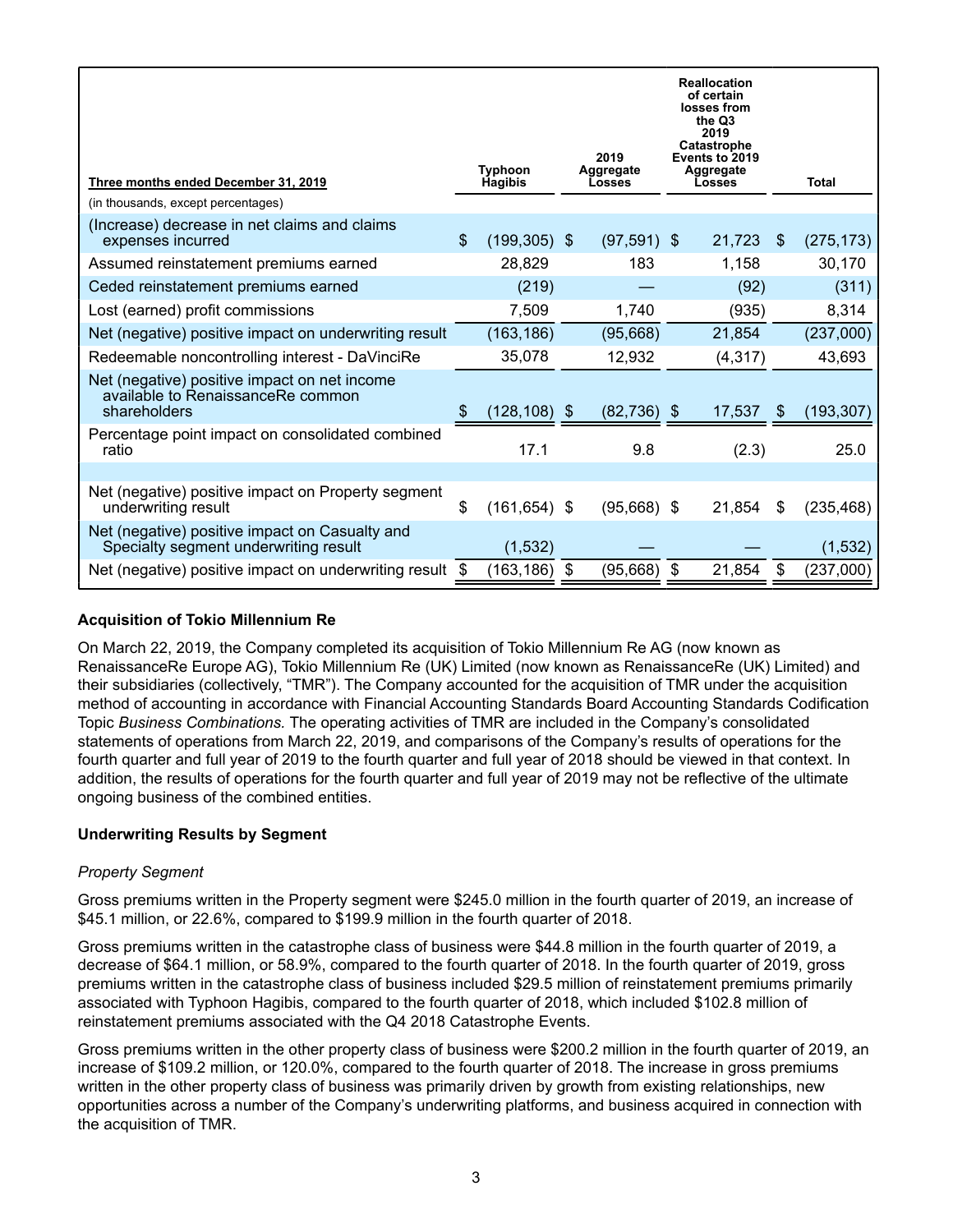Ceded premiums written in the Property segment were \$2.1 million in the fourth quarter of 2019, a decrease of \$27.2 million, or 92.9%, compared to the fourth quarter of 2018. The decrease in ceded premiums written in the fourth quarter of 2019 was principally due to \$26.0 million of ceded reinstatement premiums written in the fourth quarter of 2018 associated with Q4 2018 Catastrophe Events which did not reoccur in the fourth quarter of 2019.

The Property segment incurred an underwriting loss of \$87.1 million and had a combined ratio of 118.6% in the fourth quarter of 2019, compared to an underwriting loss of \$35.0 million and a combined ratio of 110.6% in the fourth quarter of 2018. The Property segment underwriting result and combined ratio in the fourth quarter of 2019 were principally impacted by Typhoon Hagibis and the 2019 Aggregate Losses, which resulted in a net negative impact on the Property segment underwriting result of \$235.5 million and added 52.5 percentage points to the Property segment combined ratio.

In comparison, the fourth quarter of 2018 was impacted by the Q4 2018 Catastrophe Events and changes in certain losses associated with aggregate loss contracts in 2018 (the "2018 Aggregate Losses"), which resulted in a net negative impact on the underwriting result of \$205.7 million and added 74.1 percentage points to the Property segment combined ratio. In addition, the underwriting results in the fourth quarter of 2018 were positively impacted by changes in the estimates of the net negative impact of the wildfires in California during the third quarter of 2018 (the "Q3 2018 California Wildfires"), Typhoons Jebi, Mangkhut and Trami, and Hurricane Florence (collectively, the "Q3 2018 Catastrophe Events") and Hurricanes Harvey, Irma and Maria, the Mexico City Earthquake, the wildfires in California during the fourth quarter of 2017 and certain losses associated with aggregate loss contracts (collectively, the "2017 Large Loss Events") of \$55.2 million and \$24.8 million, respectively, reducing the Property segment combined ratio by 17.7 and 7.9 percentage points, respectively.

## *Casualty and Specialty Segment*

Gross premiums written in the Casualty and Specialty segment were \$660.5 million in the fourth quarter of 2019, an increase of \$312.6 million, or 89.9%, compared to the fourth quarter of 2018. The increase was due to growth from new and existing business opportunities written in the current and prior periods across various classes of business within the segment, and business acquired in connection with the acquisition of TMR.

The Casualty and Specialty segment generated underwriting income of \$20.8 million and had a combined ratio of 95.9% in the fourth quarter of 2019, compared to an underwriting loss of \$47.4 million and a combined ratio of 119.3% in the fourth quarter of 2018. The improvement in the Casualty and Specialty segment combined ratio was driven by a decrease of 14.8 percentage points in the net claims and claim expense ratio, principally the result of lower current accident year losses in the fourth quarter of 2019 compared to the fourth quarter of 2018, which included loss estimates for liability exposures associated with the Q4 2018 California Wildfires. The Casualty and Specialty segment also experienced an 8.6 percentage point decrease in the underwriting expense ratio in the fourth quarter of 2019 compared to the fourth quarter of 2018, resulting from a decrease in both the acquisition expense ratio and the operating expense ratio. The acquisition ratio decreased in the fourth quarter of 2019 compared to the fourth quarter of 2018 primarily as a result of the effects of purchase accounting amortization related to the acquisition of TMR and changes in estimated commissions. The operating expense ratio decreased 3.6 percentage points due to improved operating leverage from the business acquired in connection with the acquisition of TMR.

#### **Other Items**

• The Company's total investment result, which includes the sum of net investment income and net realized and unrealized gains on investments, was a gain of \$130.6 million in the fourth quarter of 2019, compared to a loss of \$35.3 million in the fourth quarter of 2018, an improvement of \$165.9 million. The improvement in the total investment result was principally due to higher returns on the Company's equity investments trading, private equity investments and catastrophe bonds, partially offset by lower returns on its portfolio of fixed maturity investments trading. Also driving the investment result for the fourth quarter of 2019 were higher average invested assets primarily resulting from the acquisition of TMR, combined with capital raised during 2019 in certain of the Company's consolidated third-party capital vehicles, including DaVinciRe Holdings Ltd. ("DaVinciRe"), Upsilon RFO, Vermeer and Medici, and the subsequent investment of those funds as part of the Company's consolidated investment portfolio.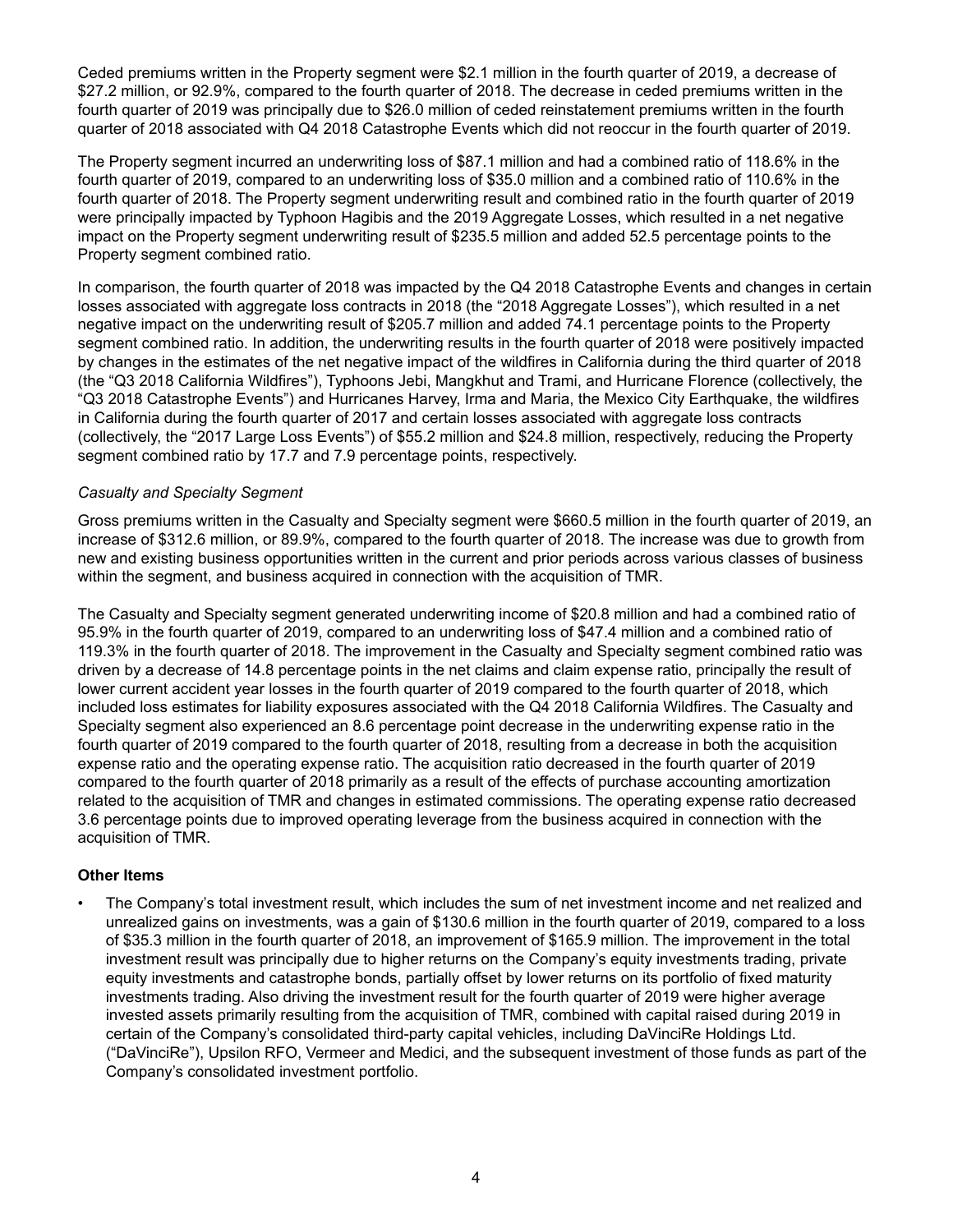- Net loss attributable to redeemable noncontrolling interests in the fourth quarter of 2019 was \$2.6 million compared to \$49.3 million in the fourth quarter of 2018. The change was primarily driven by improved performance from DaVinciRe in the fourth quarter of 2019, compared to the fourth quarter of 2018, which was negatively impacted by significant losses in DaVinciRe associated with Hurricane Michael, the Q4 2018 California Wildfires and changes in the 2018 Aggregate Losses. In addition, the fourth quarter of 2019 included net income attributable to Vermeer and improved performance in Medici.
- In the fourth quarter of 2019, total fee income increased by \$4.6 million, to \$13.2 million, compared to \$8.6 million in the fourth quarter of 2018, primarily driven by an increase in the dollar value of capital being managed combined with improved underlying performance.

## **FULL YEAR 2019 SUMMARY**

- Gross premiums written increased by \$1.5 billion, or 45.2%, to \$4.8 billion, in 2019, compared to 2018, driven by increases of \$670.1 million in the Property segment and \$827.3 million in the Casualty and Specialty segment. The increase was primarily driven by expanded participation on existing transactions, certain new transactions, rate improvements, and the impact of the acquisition of TMR.
- Underwriting income of \$256.4 million and a combined ratio of 92.3% in 2019, compared to underwriting income of \$244.9 million and a combined ratio of 87.6% in 2018. Underwriting income was comprised of \$209.3 million in the Property segment and \$46.0 million in the Casualty and Specialty segment. Impacting the underwriting result for 2019 were Typhoon Hagibis, the Q3 2019 Catastrophe Events and 2019 Aggregate Losses (collectively, the "2019 Large Loss Events"), which had a net negative impact on the Company's underwriting result of \$418.9 million and added 12.9 percentage points to the combined ratio.
- Net income available to RenaissanceRe common shareholders of \$712.0 million in 2019 included total net negative impact on the Company's net income available to RenaissanceRe common shareholders of \$348.2 million from the 2019 Large Loss Events.
- Total investment result was a gain of \$838.3 million in 2019, generating an annualized total investment return of 5.2%. The Company's portfolio of fixed maturity and short term investments had a yield to maturity of 2.1% at December 31, 2019, contributing \$423.8 million of net investment income included in the total investment result in 2019.
- Over \$1.5 billion of capital raised in 2019 through the Company's managed joint ventures and third-party capital vehicles, DaVinciRe, Upsilon RFO, Vermeer and Medici, including \$175 million from the Company. In addition, effective January 1, 2020, the Company raised over \$625 million of capital through Upsilon RFO and Medici, including over \$100 million from the Company.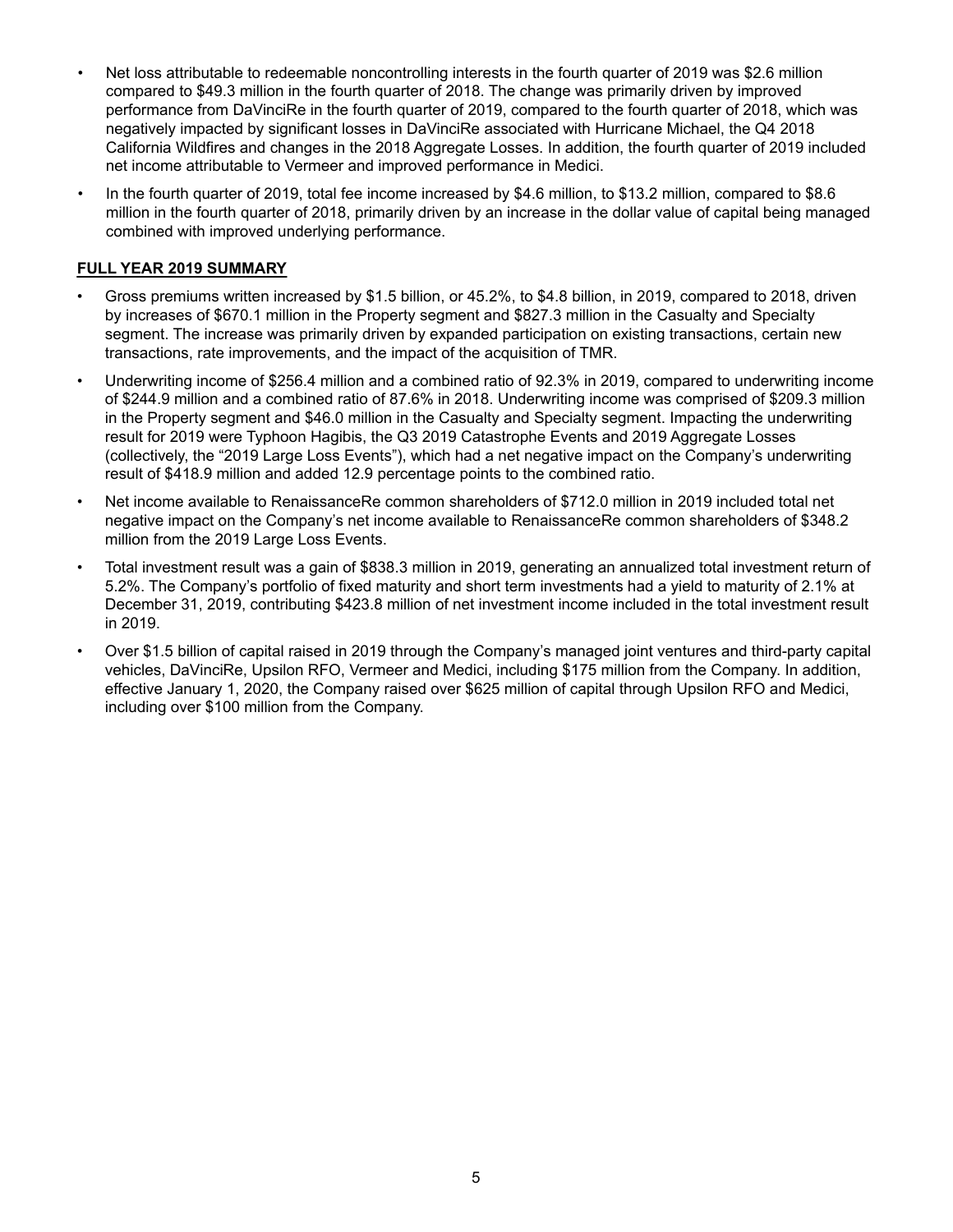#### **Net Negative Impact**

The financial data below provides additional information detailing the net negative impact on the Company's consolidated financial statements in 2019 resulting from the 2019 Large Loss Events, including Typhoon Hagibis, the Q3 2019 Catastrophe Events and the 2019 Aggregate Losses.

| Year ended December 31, 2019                                                        | Typhoon<br><b>Hagibis</b> | Q3 2019<br>Catastrophe<br><b>Events</b> | 2019<br>Aggregate<br>Losses | <b>Total 2019</b><br>Large Loss<br><b>Events</b> |
|-------------------------------------------------------------------------------------|---------------------------|-----------------------------------------|-----------------------------|--------------------------------------------------|
| (in thousands, except percentages)                                                  |                           |                                         |                             |                                                  |
| Net claims and claims expenses incurred                                             | \$<br>(199, 305)          | $(187, 188)$ \$<br>\$                   | (97,591)                    | (484, 084)<br>S                                  |
| Assumed reinstatement premiums earned                                               | 28,829                    | 24,596                                  | 183                         | 53,608                                           |
| Ceded reinstatement premiums earned                                                 | (219)                     | (574)                                   |                             | (793)                                            |
| Lost profit commissions                                                             | 7,509                     | 3,100                                   | 1,740                       | 12,349                                           |
| Net negative impact on underwriting result                                          | (163, 186)                | (160, 066)                              | (95, 668)                   | (418,920)                                        |
| Redeemable noncontrolling interest - DaVinciRe                                      | 35,078                    | 22,677                                  | 12,932                      | 70,687                                           |
| Net negative impact on net income available to<br>RenaissanceRe common shareholders | (128, 108)<br>æ.          | (137, 389)<br>\$                        | (82,736)<br>\$              | (348, 233)<br>\$                                 |
| Percentage point impact on consolidated combined ratio                              | 5.0                       | 4.9                                     | 2.8                         | 12.9                                             |
|                                                                                     |                           |                                         |                             |                                                  |
| Net negative impact on Property segment underwriting<br>result                      |                           | $$$ (161,654) $$$ (157,064) $$$         | (95,668)                    | S.<br>(414, 386)                                 |
| Net negative impact on Casualty and Specialty segment<br>underwriting result        | (1,532)                   | (3,002)                                 |                             | (4, 534)                                         |
| Net negative impact on underwriting result                                          | (163, 186)<br>S           | (160,066)<br>S                          | (95,668)<br>- \$            | (418,920)<br>\$                                  |

#### **Underwriting Results by Segment**

#### *Property Segment*

In 2019, gross premiums written in the Property segment increased by \$670.1 million, or 38.1%, to \$2.4 billion, compared to \$1.8 billion in 2018.

Gross premiums written in the catastrophe class of business were \$1.6 billion in 2019, an increase of \$246.1 million, or 18.2%, compared to 2018. Impacting the catastrophe class of business in 2019 were expanded participation on existing transactions, certain new transactions, rate improvements, and the acquisition of TMR .

Gross premiums written in the other property class of business were \$835.5 million in 2019, an increase of \$423.9 million, or 103.0%, compared to 2018. The increase in gross premiums written in the other property class of business was primarily driven by growth across the Company's underwriting platforms, both from existing relationships and through new opportunities the Company believes have comparably attractive risk-return attributes, rate improvements, and business acquired in connection with the acquisition of TMR.

The Company's Property segment generated underwriting income of \$209.3 million in 2019, compared to \$262.1 million in 2018, a decrease of \$52.8 million. In 2019, the Property segment generated a net claims and claim expense ratio of 59.3%, an underwriting expense ratio of 27.8% and a combined ratio of 87.1%, compared to 47.4%, 27.7% and 75.1%, respectively, in 2018.

Principally impacting the Property segment underwriting result and combined ratio in 2019 were the 2019 Large Loss Events, which resulted in a net negative impact on the Property segment underwriting result of \$414.4 million and a corresponding increase in the Property segment combined ratio of 26.7 percentage points. In comparison, 2018 was impacted by the Q3 2018 Catastrophe Events, the Q4 2018 Catastrophe Events, and the 2018 Aggregate Losses (collectively, the "2018 Large Loss Events"). The 2018 Large Loss Events resulted in a net negative impact on the underwriting result of \$338.7 million, and a corresponding increase in the Property segment combined ratio of 37.4 percentage points. This was partially offset by a net positive impact on the underwriting result associated with changes in the estimates of the net negative impact on the underwriting result of the 2017 Large Loss Events of \$145.7 million, and a corresponding decrease in the combined ratio of 14.0 percentage points.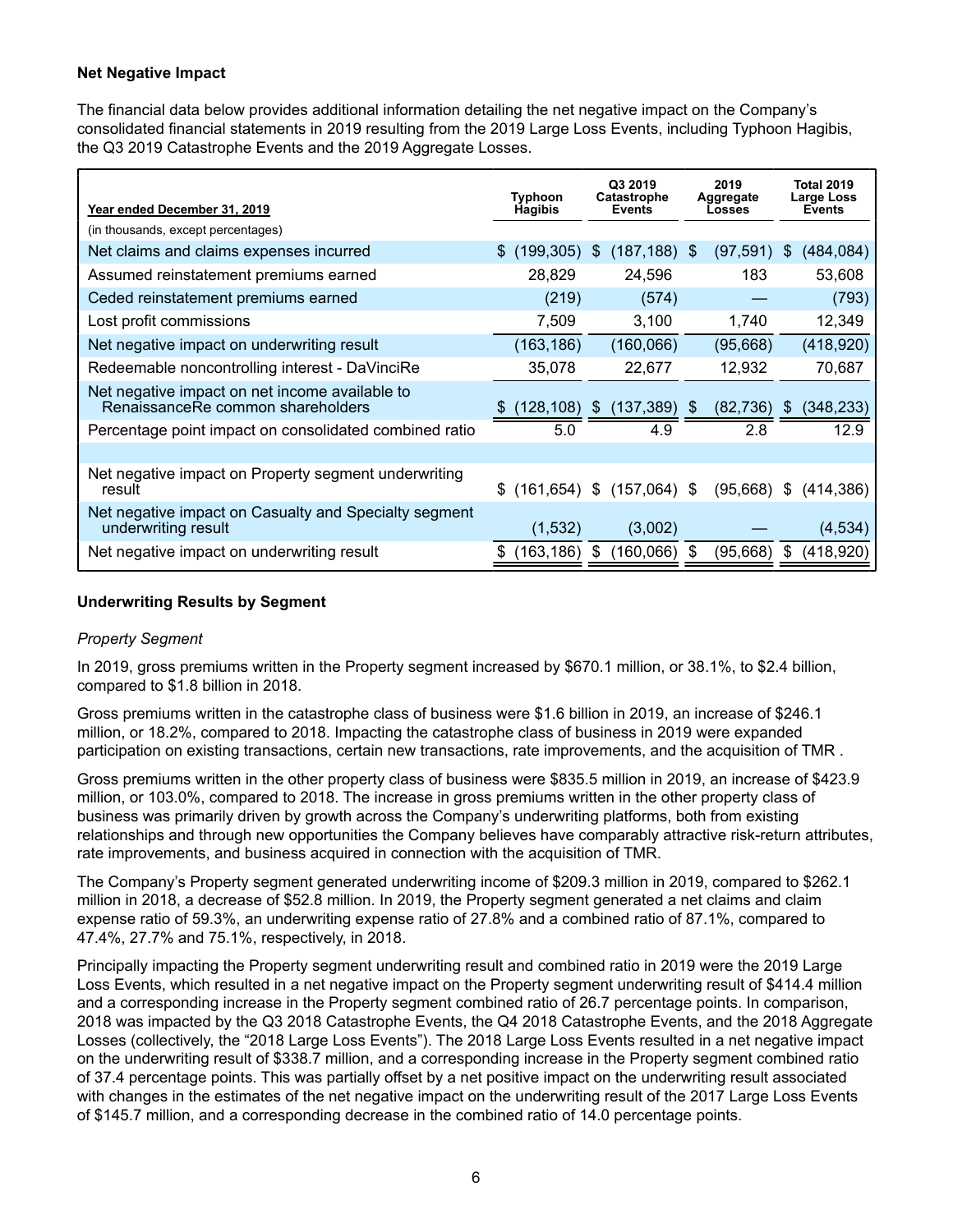### *Casualty and Specialty Segment*

In 2019, gross premiums written in the Casualty and Specialty segment increased by \$827.3 million, or 53.4%, to \$2.4 billion, compared to \$1.5 billion in 2018. The increase was principally due to growth from new and existing business opportunities written in the current and prior periods across various classes of business within the segment and business acquired in connection with the acquisition of TMR.

The Company's Casualty and Specialty segment generated underwriting income of \$46.0 million in 2019, compared to an underwriting loss of \$17.0 million in 2018. In 2019, the Casualty and Specialty segment generated a net claims and claim expense ratio of 66.1%, an underwriting expense ratio of 31.2% and a combined ratio of 97.3%, compared to 67.3%, 34.5% and 101.8%, respectively, in 2018.

The decrease in the Company's Casualty and Specialty segment's combined ratio was primarily driven by an improved underwriting expense ratio as well as the overall decrease in the net claims and claim expense ratio. The decrease in the Casualty and Specialty segment net claims and claim expense ratio was principally due to lower current accident year losses, which reduced the net claims and claim expense ratio by 5.1 percentage points in 2019, compared to 2018, which was adversely impacted by liability exposures associated with the Q3 2018 California Wildfires and the Q4 2018 California Wildfires. The underwriting expense ratio in the Casualty and Specialty segment decreased 3.3 percentage points, to 31.2%, in 2019, compared to 34.5% in 2018, primarily due to a decrease in the operating expense ratio as a result of improved operating leverage.

## **Other Items**

- Net income attributable to redeemable noncontrolling interests in 2019 was \$201.5 million, compared to \$41.6 million in 2018, an increase of \$159.9 million, principally due to improved performance from DaVinciRe and the addition of net income attributable to Vermeer in 2019, compared to 2018, which was negatively impacted by significant losses in DaVinciRe associated with Hurricane Michael, the Q4 2018 California Wildfires and changes in the 2018 Aggregate Losses.
- In 2019, total fee income increased by \$24.3 million, to \$114.2 million, compared to \$89.9 million in 2018, primarily driven by an increase in the dollar value of capital being managed and improved underlying performance.
- The Company's total investment result, which includes the sum of net investment income and net realized and unrealized gains and losses on investments, was \$838.3 million in 2019, compared to \$86.8 million in 2018, an increase of \$751.5 million. The increase was primarily driven by net realized and unrealized gains on investments of \$414.5 million in 2019, compared to net realized and unrealized losses on investments of \$175.1 million in 2018. The net realized and unrealized gains on investments in 2019 were driven by net realized and unrealized gains on the fixed maturity investments portfolio, equity investments trading and investment-related derivatives. Additionally, higher net investment income was generated from the Company's portfolio of fixed maturity investments trading, short term investments, private equity investments and catastrophe bonds. Also driving the investment result for 2019 were higher average invested assets primarily resulting from the acquisition of TMR, combined with capital raised during 2019 in certain of the Company's consolidated thirdparty capital vehicles, including DaVinciRe, Upsilon RFO, Vermeer and Medici, and the subsequent investment of those funds as part of the Company's consolidated investment portfolio.
- During 2019, the Company recorded \$49.7 million of corporate expenses associated with the acquisition of TMR, which includes compensation-related costs, integration-related costs and transaction-related costs.
- On April 2, 2019, the Company issued \$400.0 million of its 3.600% Senior Notes due April 15, 2029. A portion of the net proceeds were used to repay, in full, \$200.0 million outstanding under the Company's revolving credit facility, which was drawn on March 20, 2019 in connection with the acquisition of TMR. The remainder of the net proceeds will be used for general corporate purposes.
- On February 4, 2020, the Company's wholly-owned subsidiary, RenaissanceRe Specialty Holdings (UK) Limited, entered into an agreement to sell its wholly owned subsidiary, RenaissanceRe (UK) Limited, a UK runoff company, to an investment vehicle managed by AXA Liabilities Managers, an affiliate of AXA XL. The sale is expected to close in 2020 and is subject to regulatory approval.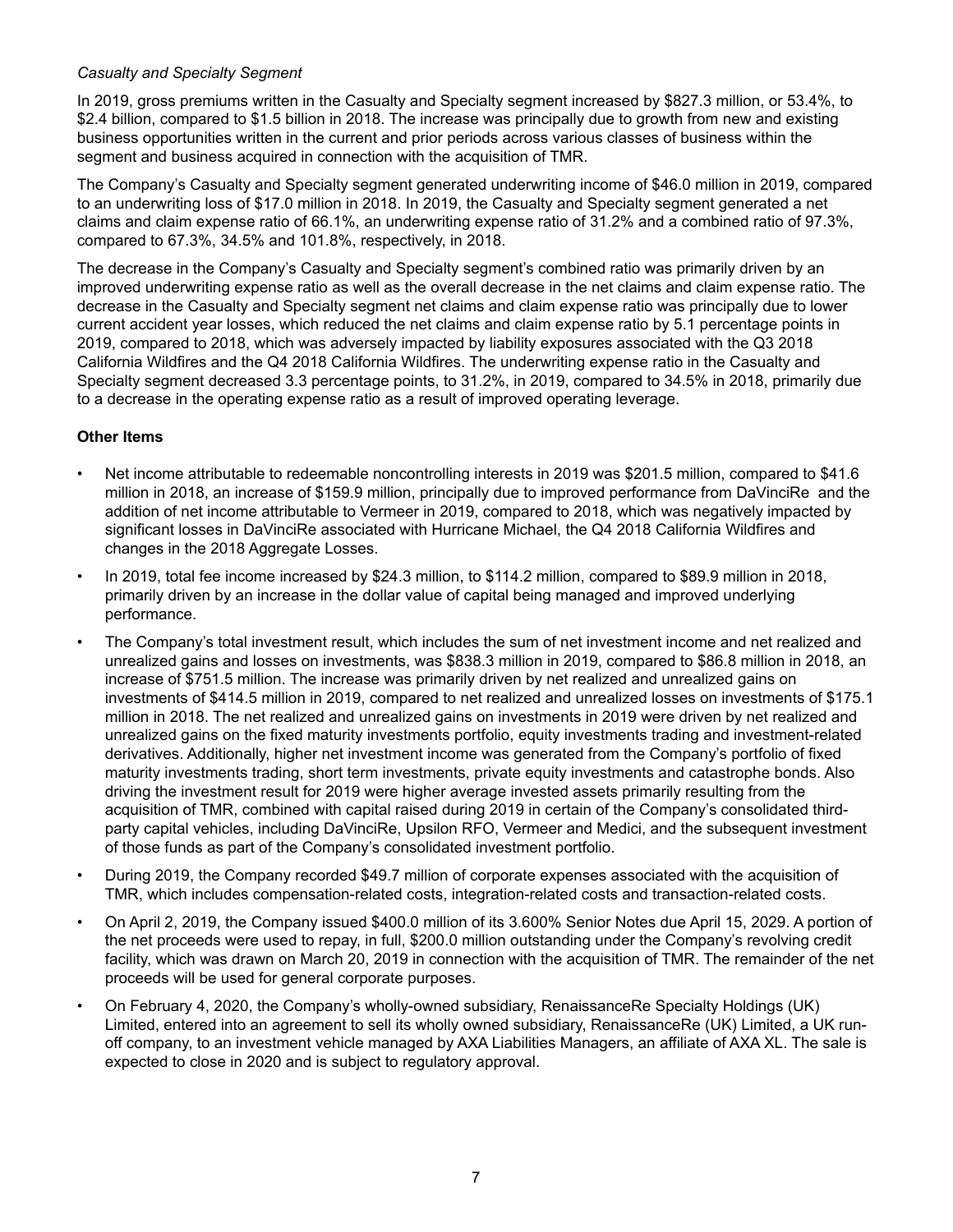This Press Release includes certain financial measures that are not calculated in accordance with generally accepted accounting principles in the U.S. ("GAAP") including "operating income available to RenaissanceRe common shareholders," "operating income available to RenaissanceRe common shareholders per common share diluted," "operating return on average common equity - annualized," "tangible book value per common share" and "tangible book value per common share plus accumulated dividends." A reconciliation of such measures to the most comparable GAAP figures in accordance with Regulation G is presented in the attached supplemental financial data.

Please refer to the "Investors - Financial Reports - Financial Supplements" section of the Company's website at www.renre.com for a copy of the Financial Supplement which includes additional information on the Company's financial performance.

RenaissanceRe will host a conference call on Wednesday, February 5, 2020 at 10:30 a.m. ET to discuss this release. Live broadcast of the conference call will be available through the "Investors - Webcasts & Presentations" section of the Company's website at www.renre.com.

#### **About RenaissanceRe**

RenaissanceRe is a global provider of reinsurance and insurance that specializes in matching well-structured risks with efficient sources of capital. The Company provides property, casualty and specialty reinsurance and certain insurance solutions to customers, principally through intermediaries. Established in 1993, the Company has offices in Bermuda, Australia, Ireland, Singapore, Switzerland, the United Kingdom and the United States.

#### **Cautionary Statement Regarding Forward-Looking Statements**

Any forward-looking statements made in this Press Release reflect RenaissanceRe's current views with respect to future events and financial performance and are made pursuant to the safe harbor provisions of the Private Securities Litigation Reform Act of 1995. These statements are subject to numerous factors that could cause actual results to differ materially from those set forth in or implied by such forward-looking statements, including the following: the frequency and severity of catastrophic and other events that the Company covers; the effectiveness of the Company's claims and claim expense reserving process; the effect of climate change on the Company's business, including the trend towards increasingly frequent and severe climate events; the Company's ability to maintain its financial strength ratings; the effect of emerging claims and coverage issues; collection on claimed retrocessional coverage, and new retrocessional reinsurance being available on acceptable terms and providing the coverage that we intended to obtain; the Company's reliance on a small and decreasing number of reinsurance brokers and other distribution services for the preponderance of its revenue; the Company's exposure to credit loss from counterparties in the normal course of business; the effect of continued challenging economic conditions throughout the world; soft reinsurance underwriting market conditions; the performance of the Company's investment portfolio; a contention by the Internal Revenue Service that Renaissance Reinsurance Ltd., or any of the Company's other Bermuda subsidiaries, is subject to taxation in the U.S.; the effects of U.S. tax reform legislation and possible future tax reform legislation and regulations, including changes to the tax treatment of the Company's shareholders or investors in the Company's joint ventures or other entities the Company manages; the success of any of the Company's strategic investments or acquisitions, including the Company's ability to manage its operations as its product and geographical diversity increases; the Company's ability to retain key senior officers and to attract or retain the executives and employees necessary to manage its business; the Company's ability to effectively manage capital on behalf of investors in joint ventures or other entities it manages; foreign currency exchange rate fluctuations; changes in the method for determining LIBOR and the potential replacement of LIBOR; losses the Company could face from terrorism, political unrest or war; the effect of cybersecurity risks, including technology breaches or failure, on the Company's business; the Company's ability to successfully implement its business strategies and initiatives; the Company's ability to determine any impairments taken on investments; the effects of inflation; the ability of the Company's ceding companies and delegated authority counterparties to accurately assess the risks they underwrite; the effect of operational risks, including system or human failures; the Company's ability to raise capital if necessary; the Company's ability to comply with covenants in its debt agreements; changes to the regulatory systems under which the Company operates, including as a result of increased global regulation of the insurance and reinsurance industries; changes in Bermuda laws and regulations and the political environment in Bermuda; the Company's dependence on the ability of its operating subsidiaries to declare and pay dividends; aspects of the Company's corporate structure that may discourage third-party takeovers and other transactions; difficulties investors may have in servicing process or enforcing judgments against the Company in the U.S.; the cyclical nature of the reinsurance and insurance industries; adverse legislative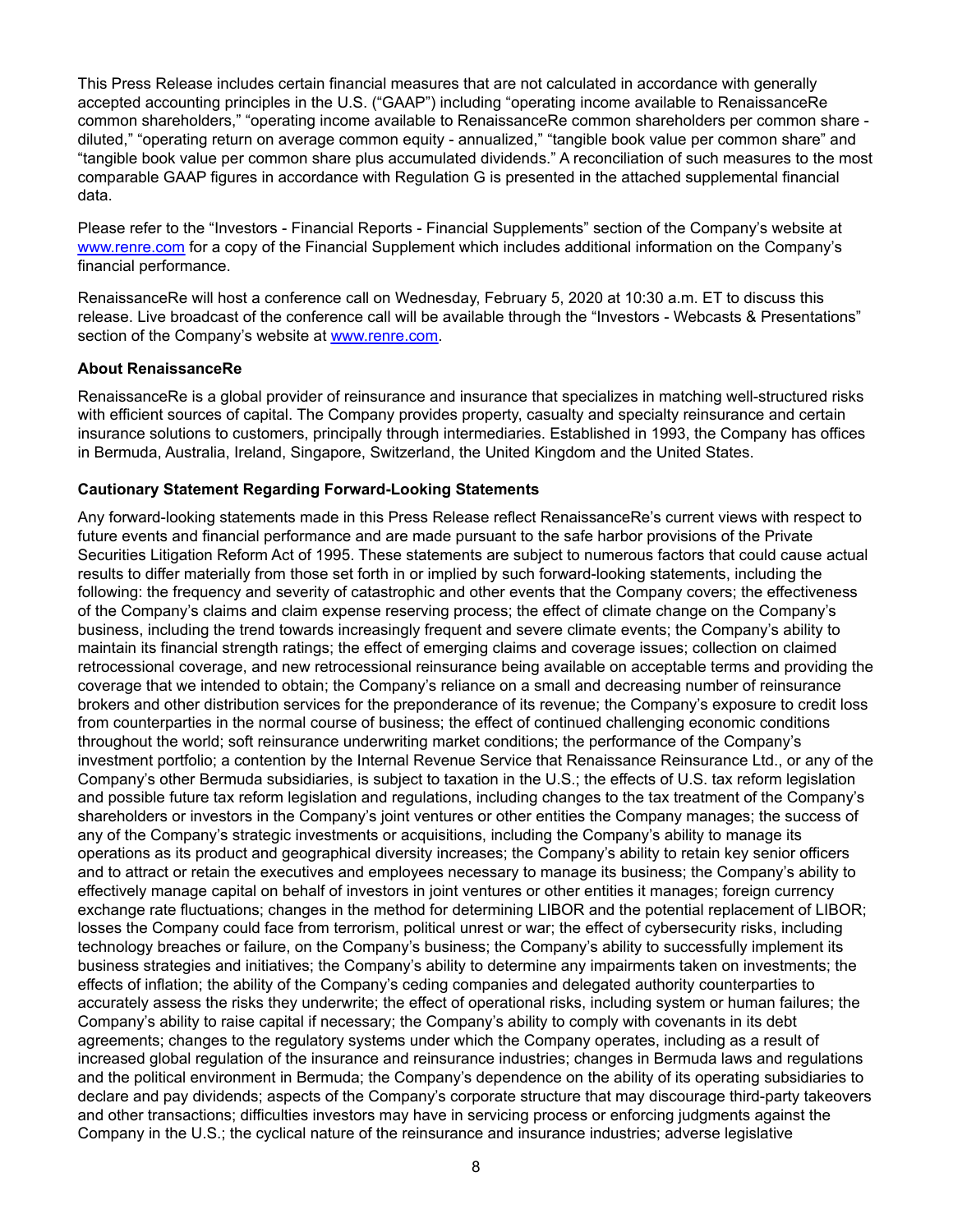developments that reduce the size of the private markets the Company serves or impede their future growth; consolidation of competitors, customers and insurance and reinsurance brokers; the effect on the Company's business of the highly competitive nature of its industry, including the effect of new entrants to, competing products for and consolidation in the (re)insurance industry; other political, regulatory or industry initiatives adversely impacting the Company; the Company's ability to comply with applicable sanctions and foreign corrupt practices laws; increasing barriers to free trade and the free flow of capital; international restrictions on the writing of reinsurance by foreign companies and government intervention in the natural catastrophe market; the effect of Organisation for Economic Co-operation and Development or European Union ("EU") measures to increase the Company's taxes and reporting requirements; the effect of the vote by the U.K. to leave the EU; changes in regulatory regimes and accounting rules that may impact financial results irrespective of business operations; the Company's need to make many estimates and judgments in the preparation of its financial statements; risks that the ongoing integration of TMR disrupts or distracts from current plans and operations; the Company's ability to recognize the benefits of the acquisition of TMR; and other factors affecting future results disclosed in RenaissanceRe's filings with the Securities and Exchange Commission, including its Annual Reports on Form 10-K and Quarterly Reports on Form 10-Q.

#### **INVESTOR CONTACT: MEDIA CONTACT: MEDIA CONTACT:**

Keith McCue **Keil Gunther** Keil Gunther Keil Gunther Senior Vice President, Finance & Investor Relations Vice President, Marketing & Communications RenaissanceRe Holdings Ltd. **RenaissanceRe Holdings Ltd.** RenaissanceRe Holdings Ltd. (441) 239-4830 (441) 239-4932

or Kekst CNC Dawn Dover (212) 521-4800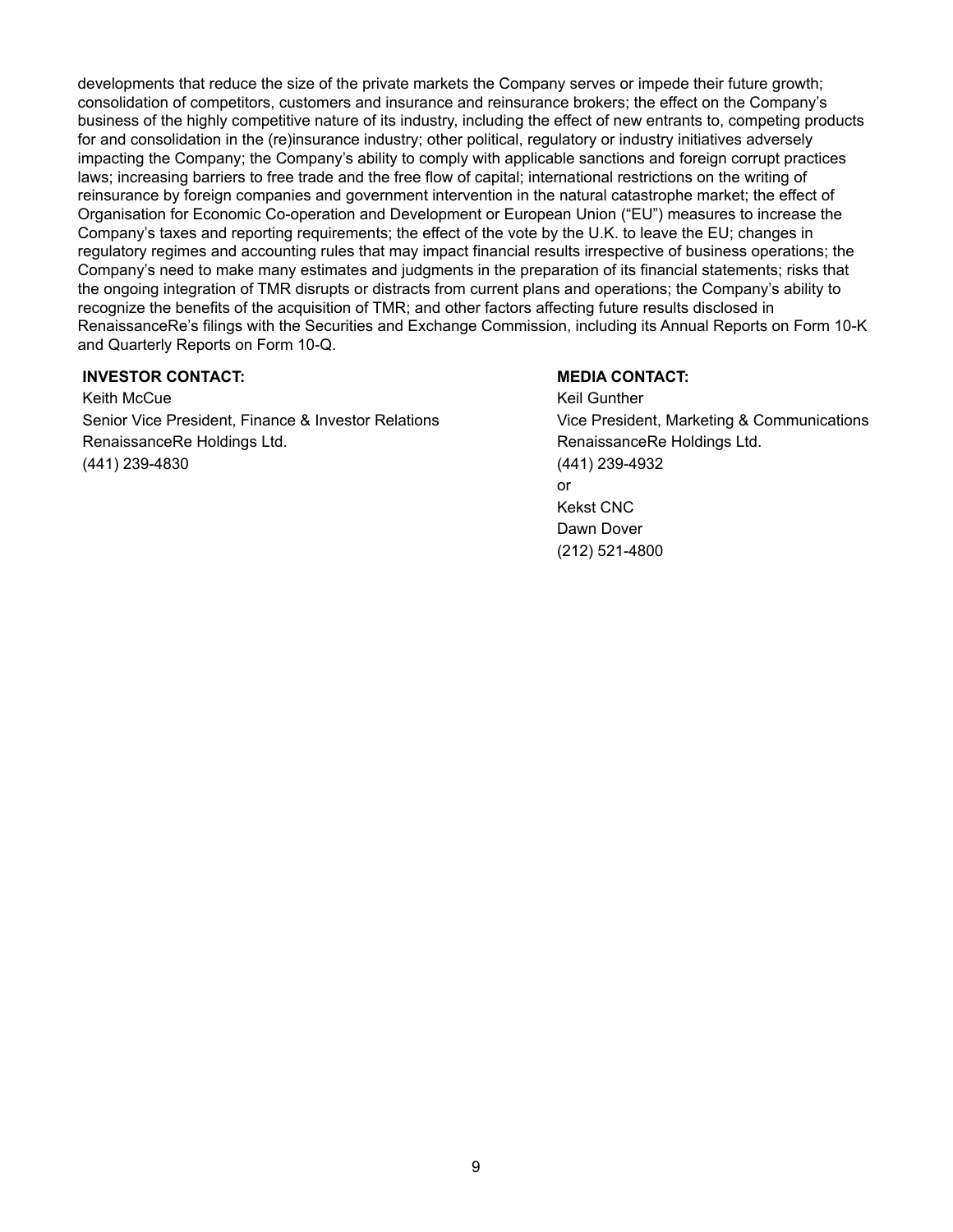# **RenaissanceRe Holdings Ltd. Summary Consolidated Statements of Operations**

(in thousands of United States Dollars, except per share amounts and percentages)

(Unaudited)

|                                                                                                                            | Three months ended |                      |    |                      | <b>Twelve months ended</b> |                      |    |                      |  |  |
|----------------------------------------------------------------------------------------------------------------------------|--------------------|----------------------|----|----------------------|----------------------------|----------------------|----|----------------------|--|--|
|                                                                                                                            |                    | December 31,<br>2019 |    | December 31,<br>2018 |                            | December 31,<br>2019 |    | December 31,<br>2018 |  |  |
| <b>Revenues</b>                                                                                                            |                    |                      |    |                      |                            |                      |    |                      |  |  |
| Gross premiums written                                                                                                     | \$                 | 905,479              |    | \$547,755            |                            | \$4,807,750          |    | \$3,310,427          |  |  |
| Net premiums written                                                                                                       | \$                 | 725,367              |    | \$411,094            |                            | \$3,381,493          |    | \$2,131,902          |  |  |
| Decrease (increase) in unearned premiums                                                                                   |                    | 244,758              |    | 163,519              |                            | (43,090)             |    | (155, 773)           |  |  |
| Net premiums earned                                                                                                        |                    | 970,125              |    | 574,613              |                            | 3,338,403            |    | 1,976,129            |  |  |
| Net investment income                                                                                                      |                    | 112,695              |    | 53,338               |                            | 423,833              |    | 261,866              |  |  |
| Net foreign exchange losses                                                                                                |                    | (1, 126)             |    | (932)                |                            | (2,938)              |    | (12, 428)            |  |  |
| Equity in earnings of other ventures                                                                                       |                    | 5,874                |    | 4,143                |                            | 23,224               |    | 18,474               |  |  |
| Other (loss) income                                                                                                        |                    | (160)                |    | 5,489                |                            | 4,949                |    | 5,969                |  |  |
| Net realized and unrealized gains (losses) on investments                                                                  |                    | 17,897               |    | (88, 654)            |                            | 414,483              |    | (175,069)            |  |  |
| <b>Total revenues</b>                                                                                                      |                    | 1,105,305            |    | 547,997              |                            | 4,201,954            |    | 2,074,941            |  |  |
| <b>Expenses</b>                                                                                                            |                    |                      |    |                      |                            |                      |    |                      |  |  |
| Net claims and claim expenses incurred                                                                                     |                    | 762,093              |    | 477,638              |                            | 2,097,021            |    | 1,120,018            |  |  |
| Acquisition expenses                                                                                                       |                    | 208,618              |    | 120,465              |                            | 762,232              |    | 432,989              |  |  |
| Operational expenses                                                                                                       |                    | 64,571               |    | 58,859               |                            | 222,733              |    | 178,267              |  |  |
| Corporate expenses                                                                                                         |                    | 17,642               |    | 12,108               |                            | 94,122               |    | 33,983               |  |  |
| Interest expense                                                                                                           |                    | 15,496               |    | 11,765               |                            | 58,364               |    | 47,069               |  |  |
| <b>Total expenses</b>                                                                                                      |                    | 1,068,420            |    | 680,835              |                            | 3,234,472            |    | 1,812,326            |  |  |
| Income (loss) before taxes                                                                                                 |                    | 36,885               |    | (132, 838)           |                            | 967,482              |    | 262,615              |  |  |
| Income tax benefit (expense)                                                                                               |                    | 3,455                |    | 8,852                |                            | (17, 215)            |    | 6,302                |  |  |
| <b>Net income (loss)</b>                                                                                                   |                    | 40,340               |    | (123,986)            |                            | 950,267              |    | 268,917              |  |  |
| Net loss (income) attributable to noncontrolling interests                                                                 |                    | 2,622                |    | 49,269               |                            | (201, 469)           |    | (41, 553)            |  |  |
| Net income (loss) attributable to RenaissanceRe                                                                            |                    | 42,962               |    | (74, 717)            |                            | 748,798              |    | 227,364              |  |  |
| Dividends on preference shares                                                                                             |                    | (9, 189)             |    | (9, 189)             |                            | (36, 756)            |    | (30,088)             |  |  |
| Net income (loss) available (attributable) to<br>RenaissanceRe common shareholders                                         | \$                 | 33,773               | \$ | (83,906)             | \$                         | 712,042              | \$ | 197,276              |  |  |
|                                                                                                                            |                    |                      |    |                      |                            |                      |    |                      |  |  |
| Net income (loss) available (attributable) to RenaissanceRe<br>common shareholders per common share - basic                | \$                 | 0.77                 | \$ | (2.10)               | \$                         | 16.32                | \$ | 4.91                 |  |  |
| Net income (loss) available (attributable) to RenaissanceRe<br>common shareholders per common share - diluted              | \$                 | 0.77                 | \$ | (2.10)               | \$                         | 16.29                | \$ | 4.91                 |  |  |
| Operating income (loss) available (attributable) to<br>RenaissanceRe common shareholders per common share -<br>diluted (1) | \$                 | 0.52                 | \$ | 0.11                 | \$                         | 9.13                 | \$ | 8.73                 |  |  |
|                                                                                                                            |                    |                      |    |                      |                            |                      |    |                      |  |  |
| Average shares outstanding - basic                                                                                         |                    | 43,467               |    | 40,111               |                            | 43,119               |    | 39,732               |  |  |
| Average shares outstanding - diluted                                                                                       |                    | 43,552               |    | 40,111               |                            | 43,175               |    | 39,755               |  |  |
|                                                                                                                            |                    |                      |    |                      |                            |                      |    |                      |  |  |
| Net claims and claim expense ratio                                                                                         |                    | 78.6%                |    | 83.1 %               |                            | 62.8%                |    | 56.7%                |  |  |
| Underwriting expense ratio                                                                                                 |                    | 28.1%                |    | 31.2 %               |                            | 29.5%                |    | 30.9%                |  |  |
| Combined ratio                                                                                                             |                    | 106.7%               |    | 114.3 %              |                            | 92.3%                |    | 87.6%                |  |  |
|                                                                                                                            |                    |                      |    |                      |                            |                      |    |                      |  |  |
| Return on average common equity - annualized                                                                               |                    | 2.5%                 |    | (7.8)%               |                            | 14.1%                |    | 4.7%                 |  |  |
| Operating return on average common equity - annualized (1)                                                                 |                    | 1.7%                 |    | 0.4%                 |                            | 8.0%                 |    | 8.4%                 |  |  |

(1) See Comments on Regulation G for a reconciliation of non-GAAP financial measures.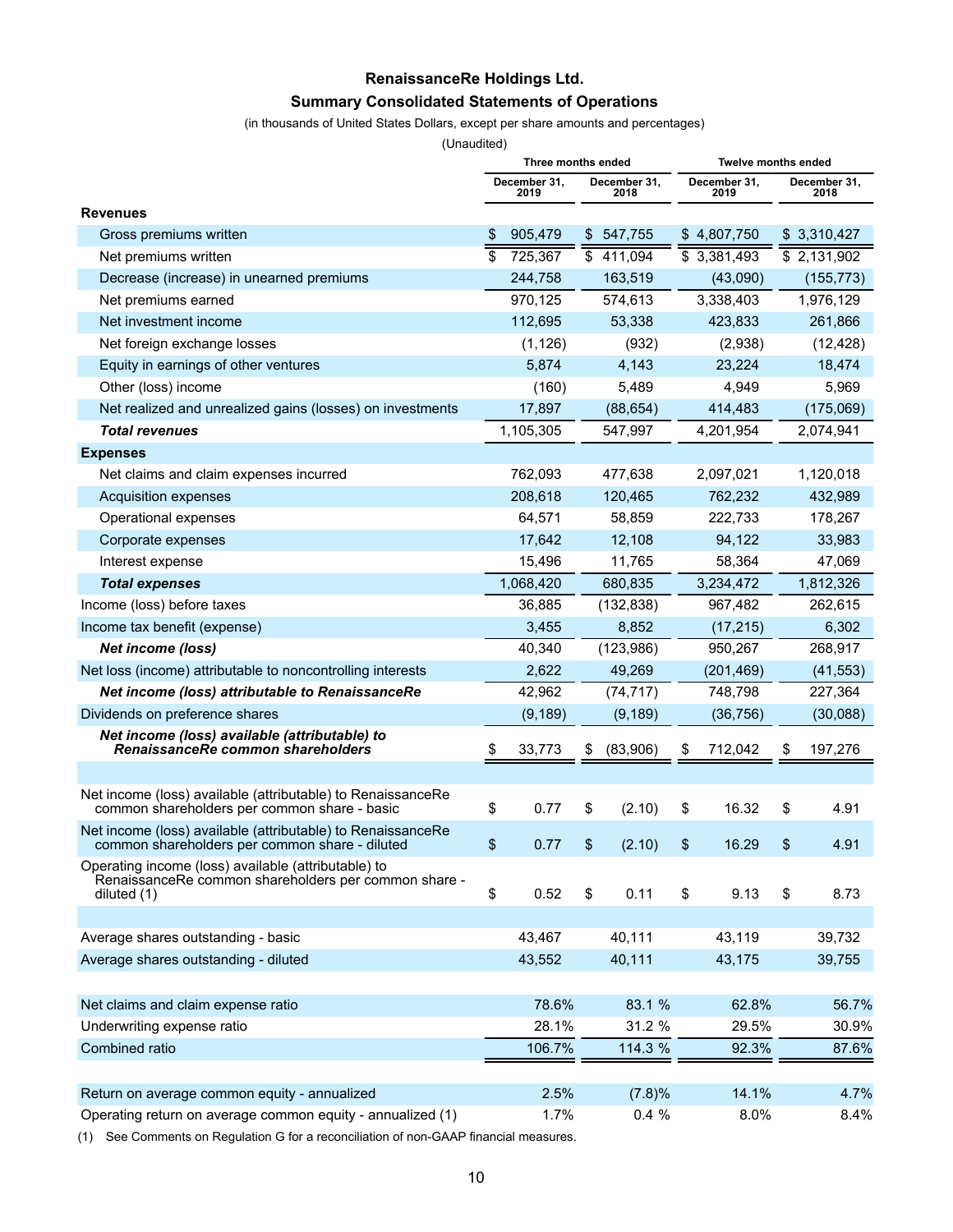# **RenaissanceRe Holdings Ltd. Summary Consolidated Balance Sheets**

(in thousands of United States Dollars, except per share amounts)

|                                                                      | December 31,<br>2019 | December 31,<br>2018              |
|----------------------------------------------------------------------|----------------------|-----------------------------------|
| <b>Assets</b>                                                        | (Unaudited)          | (Audited)                         |
| Fixed maturity investments trading, at fair value                    | \$11,171,655         | 8,088,870<br>\$                   |
| Short term investments, at fair value                                | 4,566,277            | 2,586,520                         |
| Equity investments trading, at fair value                            | 436,931              | 310,252                           |
| Other investments, at fair value                                     | 1,087,377            | 784,933                           |
| Investments in other ventures, under equity method                   | 106,549              | 115,172                           |
| Total investments                                                    | 17,368,789           | 11,885,747                        |
| Cash and cash equivalents                                            | 1,379,068            | 1,107,922                         |
| Premiums receivable                                                  | 2,599,896            | 1,537,188                         |
| Prepaid reinsurance premiums                                         | 767,781              | 616,185                           |
| Reinsurance recoverable                                              | 2,791,297            | 2,372,221                         |
| Accrued investment income                                            | 72,461               | 51,311                            |
| Deferred acquisition costs and value of business acquired            | 663,991              | 476,661                           |
| Receivable for investments sold                                      | 78,369               | 256,416                           |
| Other assets                                                         | 346,216              | 135,127                           |
| Goodwill and other intangibles                                       | 262,226              | 237,418                           |
| <b>Total assets</b>                                                  | 26,330,094<br>\$     | \$18,676,196                      |
| Liabilities, Noncontrolling Interests and Shareholders' Equity       |                      |                                   |
| Liabilities                                                          |                      |                                   |
| Reserve for claims and claim expenses                                | \$<br>9,384,349      | \$<br>6,076,271                   |
| Unearned premiums                                                    | 2,530,975            | 1,716,021                         |
| Debt                                                                 | 1,384,105            | 991,127                           |
| Reinsurance balances payable                                         | 2,830,691            | 1,902,056                         |
| Payable for investments purchased                                    | 225,275              | 380,332                           |
| <b>Other liabilities</b>                                             | 932,024              | 513,609                           |
| <b>Total liabilities</b>                                             | 17,287,419           | 11,579,416                        |
| Redeemable noncontrolling interest                                   | 3,071,308            | 2,051,700                         |
| <b>Shareholders' Equity</b>                                          |                      |                                   |
| Preference shares                                                    | 650,000              | 650,000                           |
| Common shares                                                        | 44,148               | 42,207                            |
| Additional paid-in capital                                           | 568,277              | 296,099                           |
| Accumulated other comprehensive loss                                 | (1,939)              | (1, 433)                          |
| Retained earnings                                                    | 4,710,881            | 4,058,207                         |
| Total shareholders' equity attributable to RenaissanceRe             | 5,971,367            | 5,045,080                         |
| Total liabilities, noncontrolling interests and shareholders' equity | \$ 26,330,094        | \$18,676,196                      |
|                                                                      |                      |                                   |
| Book value per common share                                          | \$<br>120.53         | $\sqrt[6]{\frac{1}{2}}$<br>104.13 |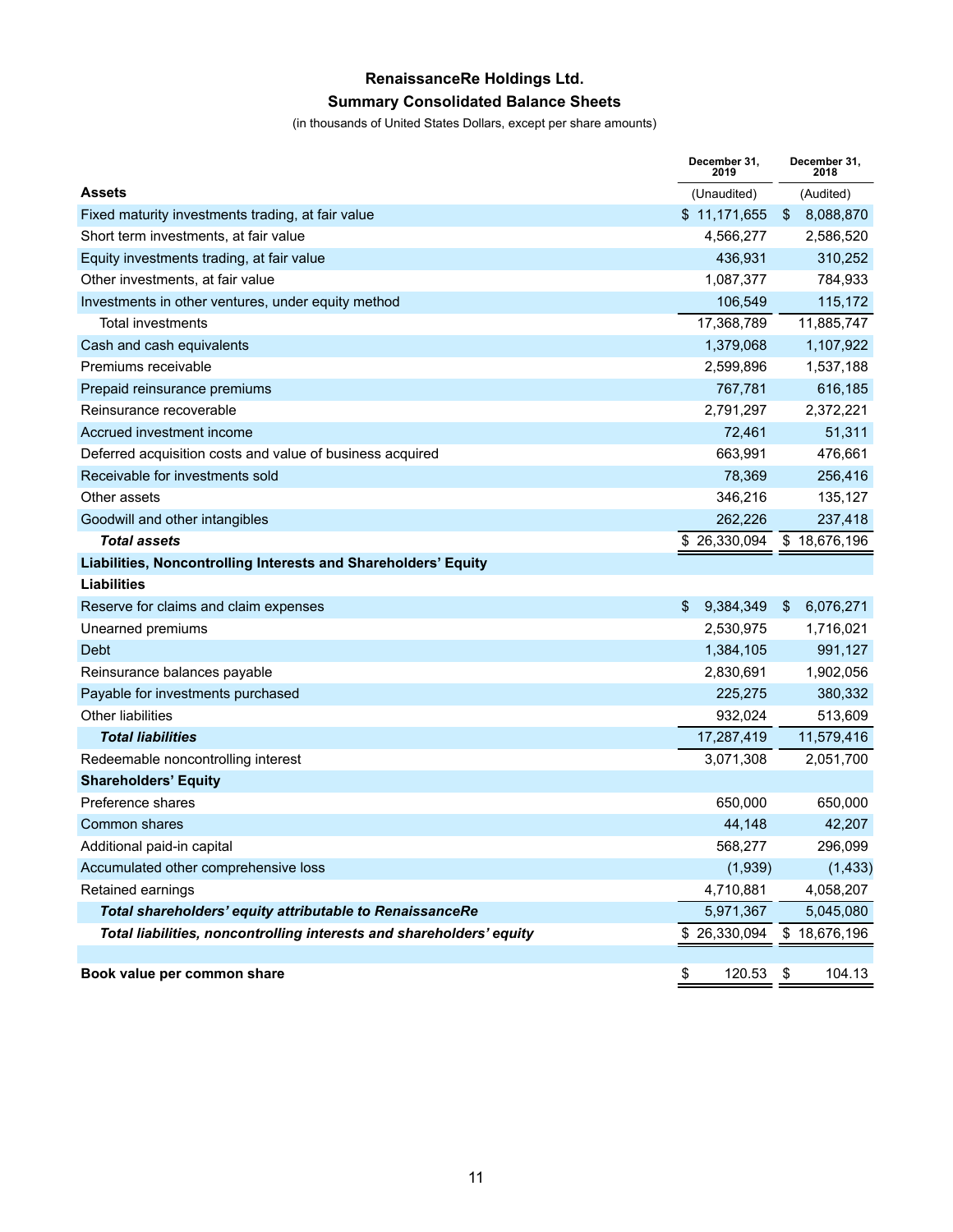# **RenaissanceRe Holdings Ltd.**

## **Supplemental Financial Data - Segment Information**

(in thousands of United States Dollars, except percentages)

(Unaudited)

|                                                                | Three months ended December 31, 2019 |          |                          |                                  |                         |           |                           |              |  |  |  |  |
|----------------------------------------------------------------|--------------------------------------|----------|--------------------------|----------------------------------|-------------------------|-----------|---------------------------|--------------|--|--|--|--|
|                                                                |                                      |          |                          |                                  |                         |           |                           |              |  |  |  |  |
|                                                                |                                      | Property |                          | Casualty and<br><b>Specialty</b> | Other                   |           |                           | <b>Total</b> |  |  |  |  |
| Gross premiums written                                         | \$                                   | 245.001  | \$                       | 660,478                          | \$                      |           | \$                        | 905,479      |  |  |  |  |
| Net premiums written                                           | $\overline{\mathcal{S}}$             | 242,932  | $\overline{\mathcal{S}}$ | 482,435                          | $\overline{\mathbf{s}}$ |           | $\overline{\mathfrak{s}}$ | 725,367      |  |  |  |  |
| Net premiums earned                                            |                                      | 467,404  |                          | 502,721                          | $\overline{\mathbb{s}}$ |           | $\overline{\mathsf{s}}$   | 970,125      |  |  |  |  |
| Net claims and claim expenses incurred                         |                                      | 424,207  |                          | 338,104                          |                         | (218)     |                           | 762,093      |  |  |  |  |
| Acquisition expenses                                           |                                      | 90.790   |                          | 117,849                          |                         | (21)      |                           | 208,618      |  |  |  |  |
| Operational expenses                                           |                                      | 39,469   |                          | 25.943                           |                         | (841)     |                           | 64.571       |  |  |  |  |
| Underwriting (loss) income                                     | \$                                   | (87,062) | \$                       | 20,825                           | $\frac{1}{2}$           | 1,080     |                           | (65, 157)    |  |  |  |  |
| Net investment income                                          |                                      |          |                          |                                  |                         | 112,695   |                           | 112,695      |  |  |  |  |
| Net foreign exchange losses                                    |                                      |          |                          |                                  |                         | (1, 126)  |                           | (1, 126)     |  |  |  |  |
| Equity in earnings of other ventures                           |                                      |          |                          |                                  |                         | 5,874     |                           | 5,874        |  |  |  |  |
| Other loss                                                     |                                      |          |                          |                                  |                         | (160)     |                           | (160)        |  |  |  |  |
| Net realized and unrealized gains on investments               |                                      |          |                          |                                  |                         | 17,897    |                           | 17,897       |  |  |  |  |
| Corporate expenses                                             |                                      |          |                          |                                  |                         | (17, 642) |                           | (17, 642)    |  |  |  |  |
| Interest expense                                               |                                      |          |                          |                                  |                         | (15, 496) |                           | (15, 496)    |  |  |  |  |
| Income before taxes and redeemable noncontrolling interests    |                                      |          |                          |                                  |                         |           |                           | 36,885       |  |  |  |  |
| Income tax benefit                                             |                                      |          |                          |                                  |                         | 3,455     |                           | 3,455        |  |  |  |  |
| Net loss attributable to redeemable noncontrolling interests   |                                      |          |                          |                                  |                         | 2,622     |                           | 2,622        |  |  |  |  |
| Dividends on preference shares                                 |                                      |          |                          |                                  |                         | (9, 189)  |                           | (9, 189)     |  |  |  |  |
| Net income available to RenaissanceRe common shareholders      |                                      |          |                          |                                  |                         |           | \$                        | 33,773       |  |  |  |  |
|                                                                |                                      |          |                          |                                  |                         |           |                           |              |  |  |  |  |
| Net claims and claim expenses incurred - current accident year | \$                                   | 432,160  | \$                       | 342,268                          | \$                      |           | \$                        | 774,428      |  |  |  |  |
| Net claims and claim expenses incurred - prior accident years  |                                      | (7, 953) |                          | (4, 164)                         |                         | (218)     |                           | (12, 335)    |  |  |  |  |
| Net claims and claim expenses incurred - total                 | \$                                   | 424,207  | \$                       | 338,104                          | \$                      | (218)     | \$                        | 762,093      |  |  |  |  |
|                                                                |                                      |          |                          |                                  |                         |           |                           |              |  |  |  |  |
| Net claims and claim expense ratio - current accident year     |                                      | 92.5 %   |                          | 68.1 %                           |                         |           |                           | 79.8%        |  |  |  |  |
| Net claims and claim expense ratio - prior accident years      |                                      | (1.7)%   |                          | (0.8)%                           |                         |           |                           | (1.2)%       |  |  |  |  |
| Net claims and claim expense ratio - calendar year             |                                      | 90.8%    |                          | 67.3 %                           |                         |           |                           | 78.6%        |  |  |  |  |
| Underwriting expense ratio                                     |                                      | 27.8 %   |                          | 28.6 %                           |                         |           |                           | 28.1 %       |  |  |  |  |
| Combined ratio                                                 |                                      | 118.6 %  |                          | 95.9 %                           |                         |           |                           | 106.7 %      |  |  |  |  |
|                                                                |                                      |          |                          |                                  |                         |           |                           |              |  |  |  |  |

|                                                                | Three months ended December 31, 2018 |            |                          |                                         |                          |           |                         |              |  |  |
|----------------------------------------------------------------|--------------------------------------|------------|--------------------------|-----------------------------------------|--------------------------|-----------|-------------------------|--------------|--|--|
|                                                                |                                      | Property   |                          | <b>Casualty and</b><br><b>Specialty</b> |                          | Other     |                         | <b>Total</b> |  |  |
| Gross premiums written                                         |                                      | 199,918    | \$                       | 347,837                                 | \$                       |           | \$                      | 547,755      |  |  |
| Net premiums written                                           | $\frac{1}{3}$                        | 170,647    | \$                       | 240,447                                 | \$                       |           | \$                      | 411,094      |  |  |
| Net premiums earned                                            |                                      | 328,585    | $\overline{\mathcal{S}}$ | 246,027                                 | $\overline{\mathcal{S}}$ |           | $\overline{\mathbb{S}}$ | 574,613      |  |  |
| Net claims and claim expenses incurred                         |                                      | 275,700    |                          | 202,047                                 |                          | (109)     |                         | 477,638      |  |  |
| Acquisition expenses                                           |                                      | 50,817     |                          | 69,650                                  |                          | (2)       |                         | 120,465      |  |  |
| Operational expenses                                           |                                      | 37,021     |                          | 21,762                                  |                          | 76        |                         | 58,859       |  |  |
| Underwriting (loss) income                                     | \$                                   | (34, 953)  | \$                       | (47, 432)                               | \$                       | 36        |                         | (82, 349)    |  |  |
| Net investment income                                          |                                      |            |                          |                                         |                          | 53,338    |                         | 53,338       |  |  |
| Net foreign exchange losses                                    |                                      |            |                          |                                         |                          | (932)     |                         | (932)        |  |  |
| Equity in earnings of other ventures                           |                                      |            |                          |                                         |                          | 4,143     |                         | 4,143        |  |  |
| Other income                                                   |                                      |            |                          |                                         |                          | 5,489     |                         | 5,489        |  |  |
| Net realized and unrealized losses on investments              |                                      |            |                          |                                         |                          | (88, 654) |                         | (88, 654)    |  |  |
| Corporate expenses                                             |                                      |            |                          |                                         |                          | (12, 108) |                         | (12, 108)    |  |  |
| Interest expense                                               |                                      |            |                          |                                         |                          | (11, 765) |                         | (11, 765)    |  |  |
| Loss before taxes and redeemable noncontrolling interests      |                                      |            |                          |                                         |                          |           |                         | (132, 838)   |  |  |
| Income tax benefit                                             |                                      |            |                          |                                         |                          | 8.852     |                         | 8.852        |  |  |
| Net loss attributable to redeemable noncontrolling interests   |                                      |            |                          |                                         |                          | 49.269    |                         | 49,269       |  |  |
| Dividends on preference shares                                 |                                      |            |                          |                                         |                          | (9, 189)  |                         | (9, 189)     |  |  |
| Net loss attributable to RenaissanceRe common shareholders     |                                      |            |                          |                                         |                          |           | \$                      | (83,906)     |  |  |
|                                                                |                                      |            |                          |                                         |                          |           |                         |              |  |  |
| Net claims and claim expenses incurred - current accident year | \$                                   | 324,118    | \$                       | 227,289                                 | $\sqrt[6]{3}$            |           | \$                      | 551,407      |  |  |
| Net claims and claim expenses incurred - prior accident years  |                                      | (48, 418)  |                          | (25, 242)                               |                          | (109)     |                         | (73, 769)    |  |  |
| Net claims and claim expenses incurred - total                 | $\mathbb{S}$                         | 275,700    | $\mathfrak{S}$           | 202,047                                 | $\sqrt[6]{3}$            | (109)     | \$                      | 477,638      |  |  |
|                                                                |                                      |            |                          |                                         |                          |           |                         |              |  |  |
| Net claims and claim expense ratio - current accident year     |                                      | 98.6 %     |                          | 92.4 %                                  |                          |           |                         | 96.0 %       |  |  |
| Net claims and claim expense ratio - prior accident years      |                                      | $(14.7)\%$ |                          | (10.3)%                                 |                          |           |                         | (12.9)%      |  |  |
| Net claims and claim expense ratio - calendar year             |                                      | 83.9 %     |                          | 82.1 %                                  |                          |           |                         | 83.1 %       |  |  |
| Underwriting expense ratio                                     |                                      | 26.7 %     |                          | 37.2 %                                  |                          |           |                         | 31.2 %       |  |  |
| Combined ratio                                                 |                                      | 110.6 %    |                          | 119.3 %                                 |                          |           |                         | 114.3 %      |  |  |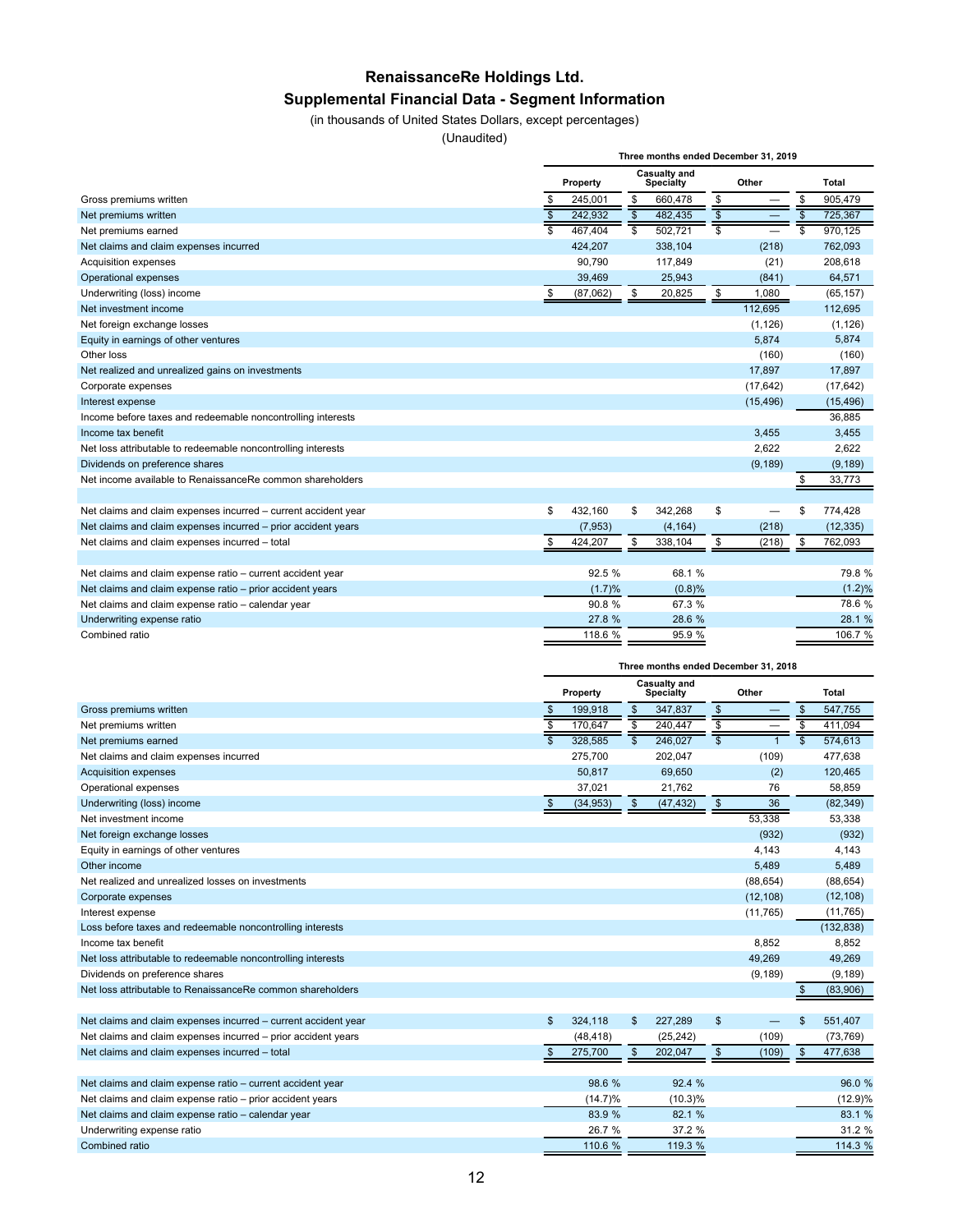# **RenaissanceRe Holdings Ltd.**

## **Supplemental Financial Data - Segment Information**

(in thousands of United States Dollars, except percentages)

(Unaudited)

|                                                                | Year ended December 31, 2019 |                           |                         |                                      |  |  |  |  |  |  |  |
|----------------------------------------------------------------|------------------------------|---------------------------|-------------------------|--------------------------------------|--|--|--|--|--|--|--|
|                                                                | Property                     | Casualty and<br>Specialty | Other                   | Total                                |  |  |  |  |  |  |  |
| Gross premiums written                                         | 2,430,985                    | \$ 2,376,765              | \$                      | 4,807,750                            |  |  |  |  |  |  |  |
| Net premiums written                                           | 1,654,259                    | \$1,727,234               | $\sqrt{3}$              | 3,381,493<br>$\mathbf{s}$            |  |  |  |  |  |  |  |
| Net premiums earned                                            | \$<br>1.627.494              | $\frac{1}{2}$ 1,710,909   | $\overline{\mathbb{s}}$ | $\overline{\mathbb{s}}$<br>3,338,403 |  |  |  |  |  |  |  |
| Net claims and claim expenses incurred                         | 965,424                      | 1,131,637                 | (40)                    | 2,097,021                            |  |  |  |  |  |  |  |
| Acquisition expenses                                           | 313.761                      | 448.678                   | (207)                   | 762,232                              |  |  |  |  |  |  |  |
| Operational expenses                                           | 139,015                      | 84.546                    | (828)                   | 222.733                              |  |  |  |  |  |  |  |
| Underwriting income                                            | 209,294<br>\$                | 46,048<br>\$              | \$<br>1,075             | 256,417                              |  |  |  |  |  |  |  |
| Net investment income                                          |                              |                           | 423,833                 | 423,833                              |  |  |  |  |  |  |  |
| Net foreign exchange losses                                    |                              |                           | (2,938)                 | (2,938)                              |  |  |  |  |  |  |  |
| Equity in earnings of other ventures                           |                              |                           | 23,224                  | 23,224                               |  |  |  |  |  |  |  |
| Other income                                                   |                              |                           | 4,949                   | 4,949                                |  |  |  |  |  |  |  |
| Net realized and unrealized gains on investments               |                              |                           | 414,483                 | 414,483                              |  |  |  |  |  |  |  |
| Corporate expenses                                             |                              |                           | (94, 122)               | (94, 122)                            |  |  |  |  |  |  |  |
| Interest expense                                               |                              |                           | (58, 364)               | (58, 364)                            |  |  |  |  |  |  |  |
| Income before taxes and redeemable noncontrolling interests    |                              |                           |                         | 967,482                              |  |  |  |  |  |  |  |
| Income tax expense                                             |                              |                           | (17, 215)               | (17, 215)                            |  |  |  |  |  |  |  |
| Net income attributable to redeemable noncontrolling interests |                              |                           | (201, 469)              | (201, 469)                           |  |  |  |  |  |  |  |
| Dividends on preference shares                                 |                              |                           | (36, 756)               | (36, 756)                            |  |  |  |  |  |  |  |
| Net income attributable to RenaissanceRe common shareholders   |                              |                           |                         | 712,042                              |  |  |  |  |  |  |  |
|                                                                |                              |                           |                         |                                      |  |  |  |  |  |  |  |
| Net claims and claim expenses incurred - current accident year | \$<br>968,357                | \$1,155,519               | \$                      | 2,123,876<br>\$                      |  |  |  |  |  |  |  |
| Net claims and claim expenses incurred - prior accident years  | (2,933)                      | (23, 882)                 | (40)                    | (26, 855)                            |  |  |  |  |  |  |  |
| Net claims and claim expenses incurred - total                 | 965,424<br>S                 | \$<br>1,131,637           | \$<br>(40)              | \$<br>2,097,021                      |  |  |  |  |  |  |  |
|                                                                |                              |                           |                         |                                      |  |  |  |  |  |  |  |
| Net claims and claim expense ratio - current accident year     | 59.5 %                       | 67.5 %                    |                         | 63.6 %                               |  |  |  |  |  |  |  |
| Net claims and claim expense ratio - prior accident years      | (0.2)%                       | (1.4)%                    |                         | (0.8)%                               |  |  |  |  |  |  |  |
| Net claims and claim expense ratio - calendar year             | 59.3 %                       | 66.1 %                    |                         | 62.8%                                |  |  |  |  |  |  |  |
| Underwriting expense ratio                                     | 27.8%                        | 31.2 %                    |                         | 29.5 %                               |  |  |  |  |  |  |  |
| Combined ratio                                                 | 87.1 %                       | 97.3 %                    |                         | 92.3 %                               |  |  |  |  |  |  |  |

|                                                                |              | Property   |                         | Casualty and<br>Specialty |                          | Other     |                | <b>Total</b> |
|----------------------------------------------------------------|--------------|------------|-------------------------|---------------------------|--------------------------|-----------|----------------|--------------|
| Gross premiums written                                         |              | 1,760,926  | $\mathbb{S}$            | 1,549,501                 | $\frac{1}{2}$            |           | \$             | 3,310,427    |
| Net premiums written                                           |              | 1,055,188  | $\overline{\mathbf{s}}$ | 1,076,714                 | \$                       |           | \$             | 2,131,902    |
| Net premiums earned                                            |              | 1,050,831  | $\overline{\mathbb{S}}$ | 925,298                   | $\overline{\mathcal{S}}$ |           |                | \$1,976,129  |
| Net claims and claim expenses incurred                         |              | 497,895    |                         | 622,320                   |                          | (197)     |                | 1,120,018    |
| <b>Acquisition expenses</b>                                    |              | 177.912    |                         | 255,079                   |                          | (2)       |                | 432,989      |
| Operational expenses                                           |              | 112,954    |                         | 64,883                    |                          | 430       |                | 178,267      |
| Underwriting income (loss)                                     | \$           | 262,070    | \$                      | (16,984)                  | \$                       | (231)     |                | 244,855      |
| Net investment income                                          |              |            |                         |                           |                          | 261,866   |                | 261,866      |
| Net foreign exchange losses                                    |              |            |                         |                           |                          | (12, 428) |                | (12, 428)    |
| Equity in earnings of other ventures                           |              |            |                         |                           |                          | 18,474    |                | 18,474       |
| Other income                                                   |              |            |                         |                           |                          | 5,969     |                | 5,969        |
| Net realized and unrealized losses on investments              |              |            |                         |                           |                          | (175,069) |                | (175,069)    |
| Corporate expenses                                             |              |            |                         |                           |                          | (33,983)  |                | (33,983)     |
| Interest expense                                               |              |            |                         |                           |                          | (47,069)  |                | (47,069)     |
| Income before taxes and redeemable noncontrolling interests    |              |            |                         |                           |                          |           |                | 262,615      |
| Income tax benefit                                             |              |            |                         |                           |                          | 6,302     |                | 6,302        |
| Net income attributable to redeemable noncontrolling interests |              |            |                         |                           |                          | (41, 553) |                | (41, 553)    |
| Dividends on preference shares                                 |              |            |                         |                           |                          | (30,088)  |                | (30,088)     |
| Net income available to RenaissanceRe common shareholders      |              |            |                         |                           |                          |           | \$             | 197,276      |
|                                                                |              |            |                         |                           |                          |           |                |              |
| Net claims and claim expenses incurred - current accident year | \$           | 719,185    | $\mathbb{S}$            | 671,582                   | \$                       |           | \$             | 1,390,767    |
| Net claims and claim expenses incurred - prior accident years  |              | (221, 290) |                         | (49, 262)                 |                          | (197)     |                | (270, 749)   |
| Net claims and claim expenses incurred - total                 | $\mathbb{S}$ | 497,895    | $\mathbf{s}$            | 622,320                   | \$                       | (197)     | $\mathfrak{F}$ | 1,120,018    |
|                                                                |              |            |                         |                           |                          |           |                |              |
| Net claims and claim expense ratio - current accident year     |              | 68.4 %     |                         | 72.6 %                    |                          |           |                | 70.4 %       |
| Net claims and claim expense ratio - prior accident years      |              | $(21.0)\%$ |                         | (5.3)%                    |                          |           |                | $(13.7)\%$   |
| Net claims and claim expense ratio - calendar year             |              | 47.4 %     |                         | 67.3 %                    |                          |           |                | 56.7 %       |
| Underwriting expense ratio                                     |              | 27.7 %     |                         | 34.5 %                    |                          |           |                | 30.9 %       |
| Combined ratio                                                 |              | 75.1 %     |                         | 101.8 %                   |                          |           |                | 87.6 %       |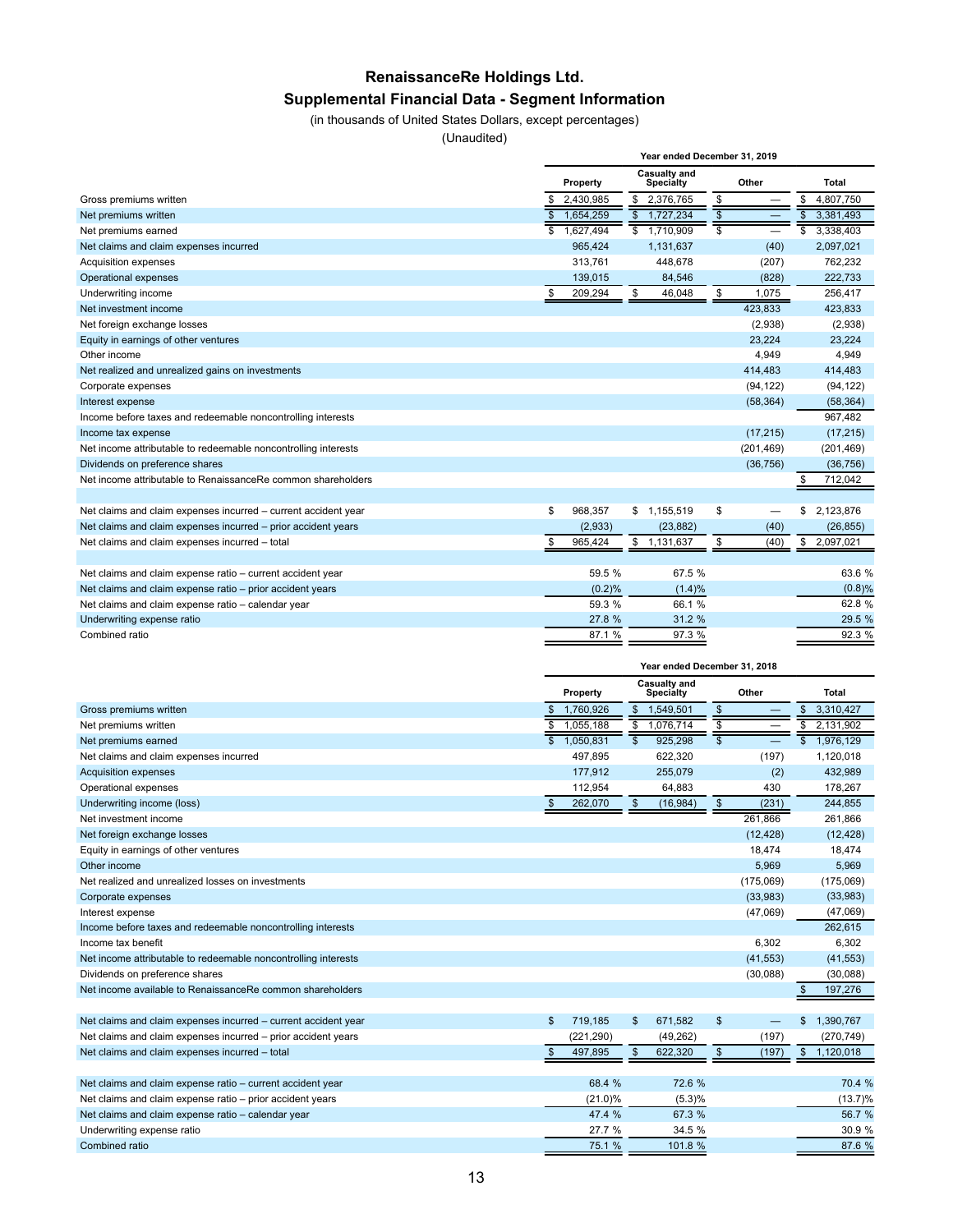# **RenaissanceRe Holdings Ltd. Supplemental Financial Data - Gross Premiums Written**

(in thousands of United States Dollars)

(Unaudited)

|                                                       | Three months ended                           |         |     |                      |     | <b>Twelve months ended</b> |     |           |  |  |
|-------------------------------------------------------|----------------------------------------------|---------|-----|----------------------|-----|----------------------------|-----|-----------|--|--|
|                                                       | December 31,<br>December 31,<br>2019<br>2018 |         |     | December 31,<br>2019 |     | December 31,<br>2018       |     |           |  |  |
| <b>Property Segment</b>                               |                                              |         |     |                      |     |                            |     |           |  |  |
| Catastrophe                                           | \$                                           | 44,824  | \$. | 108.937              | \$  | 1,595,472                  | \$  | 1,349,324 |  |  |
| Other property                                        |                                              | 200,177 |     | 90,981               |     | 835,513                    |     | 411,602   |  |  |
| Property segment gross premiums written               | SS.                                          | 245,001 |     | 199,918              | \$. | 2,430,985                  | \$. | 1,760,926 |  |  |
|                                                       |                                              |         |     |                      |     |                            |     |           |  |  |
| <b>Casualty and Specialty Segment</b>                 |                                              |         |     |                      |     |                            |     |           |  |  |
| General casualty (1)                                  | \$                                           | 197,338 | \$  | 75.797               | \$  | 807,901                    | \$  | 453,097   |  |  |
| Professional liability (2)                            |                                              | 189.838 |     | 119,391              |     | 650,750                    |     | 485,851   |  |  |
| Financial lines (3)                                   |                                              | 126.983 |     | 102.167              |     | 457.000                    |     | 352,902   |  |  |
| Other $(4)$                                           |                                              | 146,319 |     | 50,482               |     | 461,114                    |     | 257,651   |  |  |
| Casualty and Specialty segment gross premiums written | \$.                                          | 660,478 |     | 347,837              |     | 2,376,765                  | \$. | 1,549,501 |  |  |

(1) Includes automobile liability, casualty clash, employer's liability, umbrella or excess casualty, workers' compensation and general liability.

(2) Includes directors and officers, medical malpractice, and professional indemnity.

(3) Includes financial guaranty, mortgage guaranty, political risk, surety and trade credit.

(4) Includes accident and health, agriculture, aviation, cyber, energy, marine, satellite and terrorism. Lines of business such as regional multiline and whole account may have characteristics of various other classes of business, and are allocated accordingly.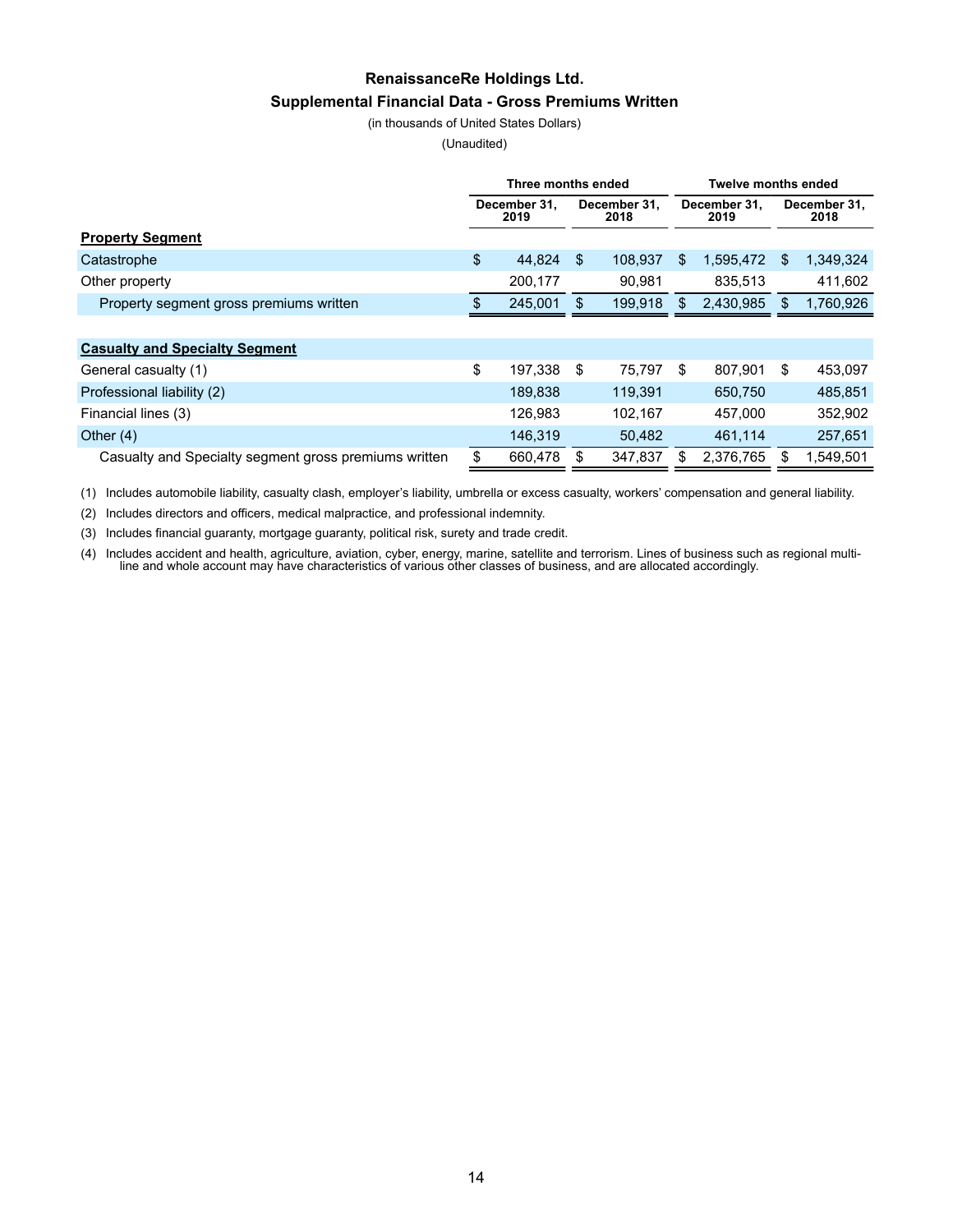# **RenaissanceRe Holdings Ltd. Supplemental Financial Data - Total Investment Result**

(in thousands of United States Dollars, except percentages)

(Unaudited)

|                                                                                   | Three months ended |                      |    |                      | <b>Twelve months ended</b> |                      |                |                      |  |
|-----------------------------------------------------------------------------------|--------------------|----------------------|----|----------------------|----------------------------|----------------------|----------------|----------------------|--|
|                                                                                   |                    | December 31,<br>2019 |    | December 31,<br>2018 |                            | December 31,<br>2019 |                | December 31,<br>2018 |  |
| Fixed maturity investments                                                        | $\mathbf{s}$       | 85,937               | \$ | 60,189               | $\mathfrak{F}$             | 318,503              | $\mathfrak{L}$ | 211,973              |  |
| Short term investments                                                            |                    | 11,552               |    | 11,231               |                            | 56,264               |                | 33,571               |  |
| Equity investments trading                                                        |                    | 1,539                |    | 1,383                |                            | 4,808                |                | 4,474                |  |
| Other investments                                                                 |                    |                      |    |                      |                            |                      |                |                      |  |
| Private equity investments                                                        |                    | 6,815                |    | (11, 672)            |                            | 14,981               |                | 477                  |  |
| Other                                                                             |                    | 8,833                |    | (4,871)              |                            | 39,246               |                | 22,475               |  |
| Cash and cash equivalents                                                         |                    | 1,875                |    | 1,102                |                            | 7,676                |                | 3,810                |  |
|                                                                                   |                    | 116,551              |    | 57,362               |                            | 441,478              |                | 276,780              |  |
| Investment expenses                                                               |                    | (3,856)              |    | (4,024)              |                            | (17, 645)            |                | (14, 914)            |  |
| Net investment income                                                             |                    | 112,695              |    | 53,338               |                            | 423,833              |                | 261,866              |  |
|                                                                                   |                    |                      |    |                      |                            |                      |                |                      |  |
| Gross realized gains                                                              |                    | 45.814               |    | 6.339                |                            | 133,409              |                | 21,284               |  |
| Gross realized losses                                                             |                    | (8,380)              |    | (23, 399)            |                            | (43, 149)            |                | (91,098)             |  |
| Net realized gains (losses) on fixed maturity investments                         |                    | 37,434               |    | (17,060)             |                            | 90,260               |                | (69, 814)            |  |
| Net unrealized (losses) gains on fixed maturity investments<br>trading            |                    | (72, 956)            |    | 16,212               |                            | 170.183              |                | (57, 310)            |  |
| Net realized and unrealized (losses) gains on investments-<br>related derivatives |                    | (3,212)              |    | (8,021)              |                            | 58,891               |                | (8,784)              |  |
| Net realized gains on equity investments trading                                  |                    | 396                  |    | 5,898                |                            | 31,062               |                | 27,739               |  |
| Net unrealized gains (losses) on equity investments trading                       |                    | 56,235               |    | (85, 683)            |                            | 64,087               |                | (66,900)             |  |
| Net realized and unrealized gains (losses) on investments                         |                    | 17,897               |    | (88, 654)            |                            | 414,483              |                | (175,069)            |  |
| <b>Total investment result</b>                                                    | \$                 | 130,592              | \$ | (35, 316)            | \$                         | 838,316              | \$             | 86,797               |  |
|                                                                                   |                    |                      |    |                      |                            |                      |                |                      |  |
| Total investment return - annualized                                              |                    | 3.1%                 |    | (1.2)%               |                            | 5.2%                 |                | 0.8%                 |  |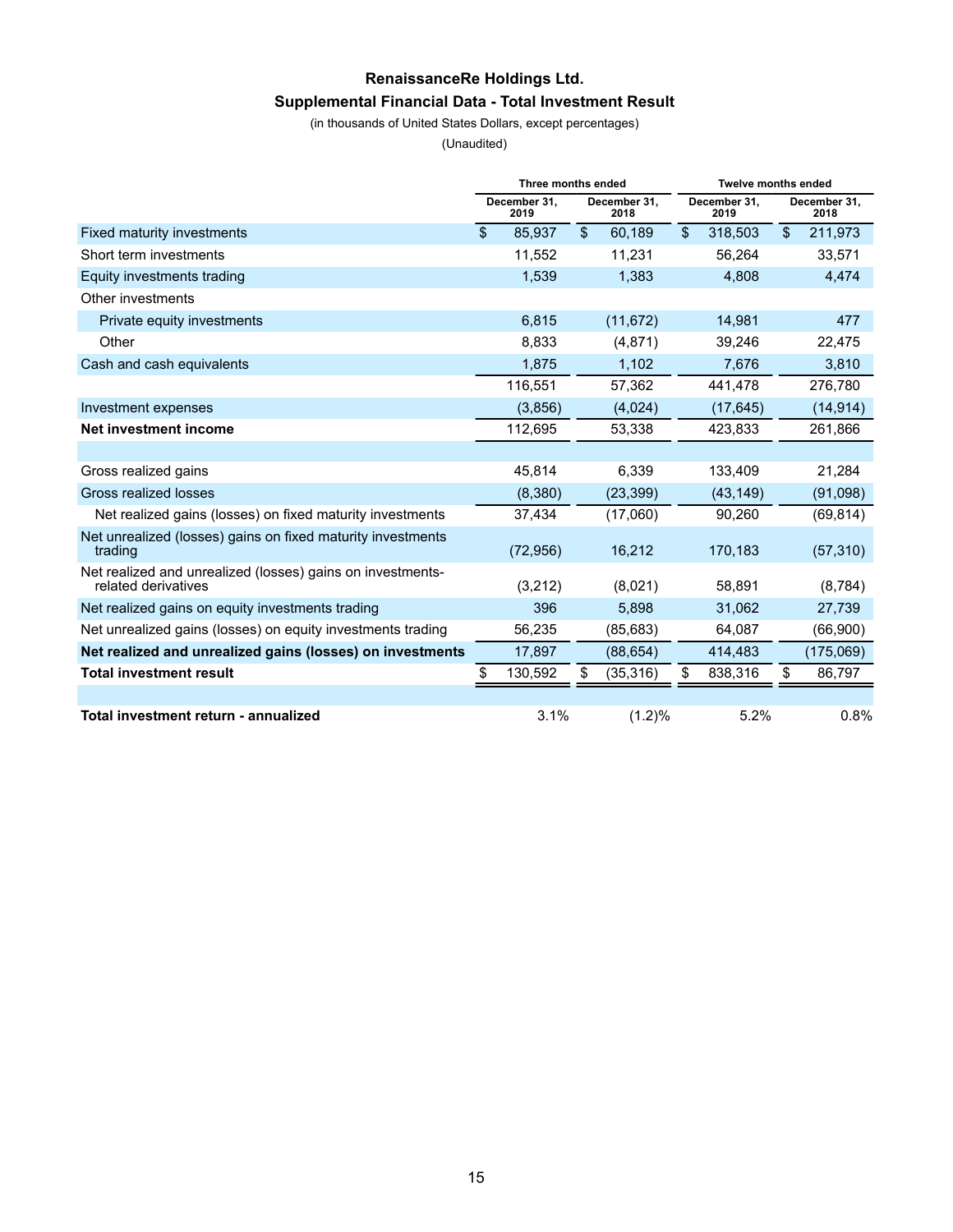#### **Comments on Regulation G**

In addition to the GAAP financial measures set forth in this Press Release, the Company has included certain non-GAAP financial measures within the meaning of Regulation G. The Company has provided these financial measures in previous investor communications and the Company's management believes that these measures are important to investors and other interested persons, and that investors and such other persons benefit from having a consistent basis for comparison between quarters and for comparison with other companies within the industry. These measures may not, however, be comparable to similarly titled measures used by companies outside of the insurance industry. Investors are cautioned not to place undue reliance on these non-GAAP measures in assessing the Company's overall financial performance.

#### **Operating Income Available to RenaissanceRe Common Shareholders and Operating Return on Average Common Equity - Annualized**

The Company uses "operating income available to RenaissanceRe common shareholders" as a measure to evaluate the underlying fundamentals of its operations and believes it to be a useful measure of its corporate performance. "Operating income available to RenaissanceRe common shareholders" as used herein differs from "net income (loss) available (attributable) to RenaissanceRe common shareholders," which the Company believes is the most directly comparable GAAP measure, by the exclusion of net realized and unrealized gains and losses on investments attributable to RenaissanceRe common shareholders, transaction and integration expenses associated with the acquisition of TMR and the income tax expense or benefit associated with these exclusions to "net income (loss) available (attributable) to RenaissanceRe common shareholders." The Company's management believes that "operating income available to RenaissanceRe common shareholders" is useful to investors because it more accurately measures and predicts the Company's results of operations by removing the variability arising from: fluctuations in the Company's fixed maturity investment portfolio, equity investments trading and investmentsrelated derivatives; certain transaction and integration expenses associated with the acquisition of TMR; and the associated income tax expense or benefit of these adjustments. The Company also uses "operating income available to RenaissanceRe common shareholders" to calculate "operating income available to RenaissanceRe common shareholders per common share - diluted" and "operating return on average common equity annualized." The following is a reconciliation of: (1) net income (loss) available (attributable) to RenaissanceRe common shareholders to operating income available to RenaissanceRe common shareholders; (2) net income (loss) available (attributable) to RenaissanceRe common shareholders per common share - diluted to operating income available to RenaissanceRe common shareholders per common share - diluted; and (3) return on average common equity - annualized to operating return on average common equity - annualized: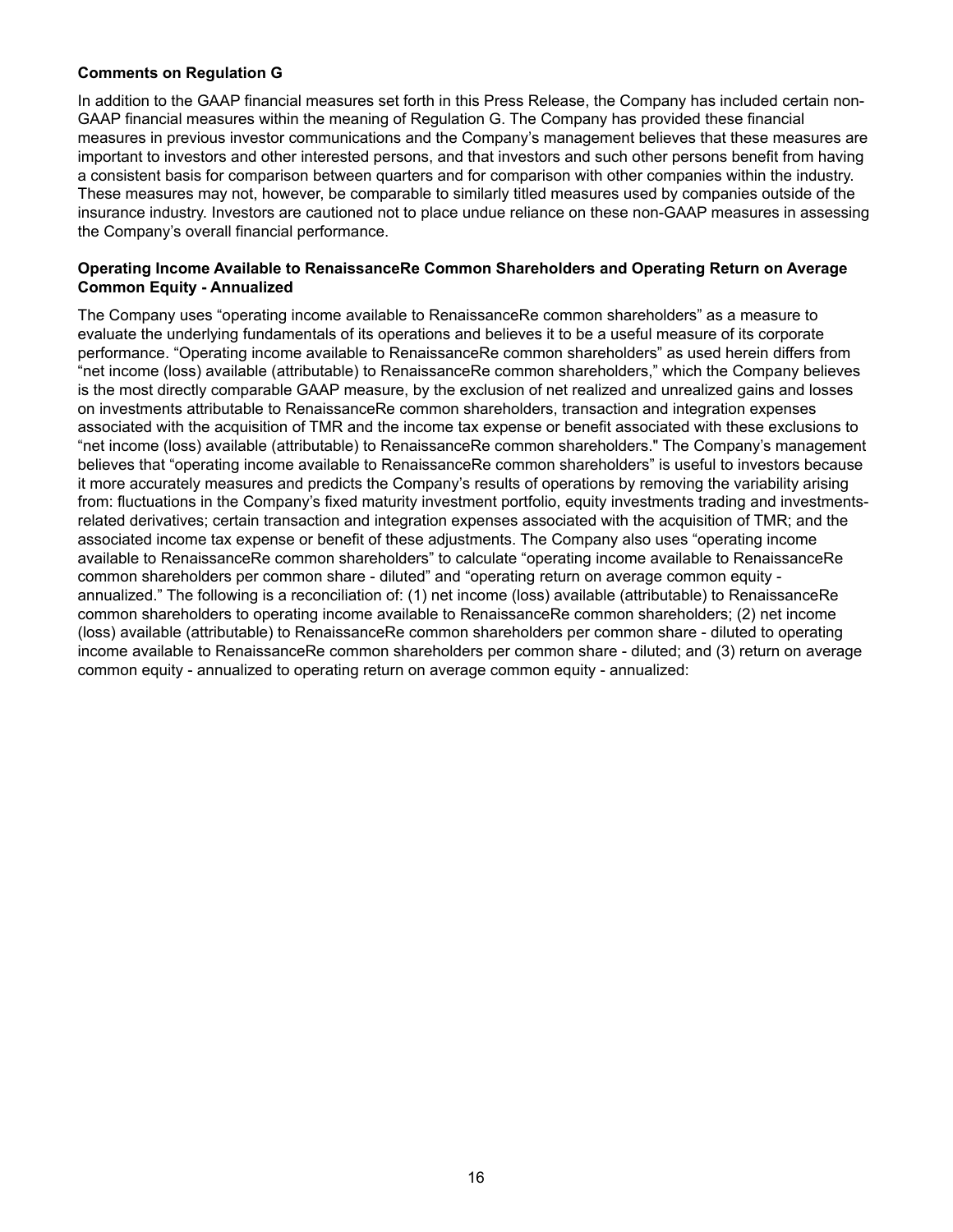|                                                                                                                                      |    | Three months ended   |                      |     |                      | <b>Twelve months ended</b> |                      |  |  |
|--------------------------------------------------------------------------------------------------------------------------------------|----|----------------------|----------------------|-----|----------------------|----------------------------|----------------------|--|--|
| (in thousands of United States Dollars, except per share amounts and<br>percentages)                                                 |    | December 31,<br>2019 | December 31,<br>2018 |     | December 31,<br>2019 |                            | December 31,<br>2018 |  |  |
| Net income (loss) available (attributable) to RenaissanceRe<br>common shareholders                                                   | \$ | 33,773               | \$<br>(83,906)       | \$. | 712,042              | \$                         | 197,276              |  |  |
| Adjustment for net realized and unrealized (gains) losses<br>on investments attributable to RenaissanceRe common<br>shareholders (1) |    | (18, 188)            | 88.987               |     | (379, 453)           |                            | 154,205              |  |  |
| Adjustment for transaction and integration expenses<br>associated with the acquisition of TMR                                        |    | 5,700                | 3,296                |     | 49,725               |                            | 3,296                |  |  |
| Adjustment for income tax expense (benefit) (2)                                                                                      |    | 1,728                | (3,580)              |     | 20,597               |                            | (5,750)              |  |  |
| Operating income available to RenaissanceRe common<br>shareholders                                                                   | Ъ. | 23,013               | \$<br>4,797          | \$  | 402,911              | \$                         | 349,027              |  |  |
|                                                                                                                                      |    |                      |                      |     |                      |                            |                      |  |  |
| Net income (loss) available (attributable) to RenaissanceRe<br>common shareholders per common share - diluted                        | \$ | 0.77                 | \$<br>(2.10)         | \$  | 16.29                | \$                         | 4.91                 |  |  |
| Adjustment for net realized and unrealized (gains) losses on<br>investments attributable to RenaissanceRe common<br>shareholders (1) |    | (0.42)               | 2.22                 |     | (8.79)               |                            | 3.88                 |  |  |
| Adjustment for transaction and integration expenses<br>associated with the acquisition of TMR                                        |    | 0.13                 | 0.08                 |     | 1.15                 |                            | 0.08                 |  |  |
| Adjustment for income tax expense (benefit) (2)                                                                                      |    | 0.04                 | (0.09)               |     | 0.48                 |                            | (0.14)               |  |  |
| Operating income available to RenaissanceRe common<br>shareholders per common share - diluted                                        | \$ | 0.52                 | \$<br>0.11           | \$  | 9.13                 | \$                         | 8.73                 |  |  |
|                                                                                                                                      |    |                      |                      |     |                      |                            |                      |  |  |
| Return on average common equity - annualized                                                                                         |    | 2.5%                 | (7.8)%               |     | 14.1 %               |                            | 4.7 %                |  |  |
| Adjustment for net realized and unrealized (gains) losses on<br>investments attributable to RenaissanceRe common<br>shareholders (1) |    | (1.3)%               | 8.2%                 |     | (7.5)%               |                            | 3.7%                 |  |  |
| Adjustment for transaction and integration expenses<br>associated with the acquisition of TMR                                        |    | 0.4%                 | 0.3%                 |     | 1.0%                 |                            | 0.1%                 |  |  |
| Adjustment for income tax expense (benefit) (2)                                                                                      |    | 0.1%                 | (0.3)%               |     | 0.4%                 |                            | (0.1)%               |  |  |
| Operating return on average common equity - annualized                                                                               |    | 1.7%                 | 0.4%                 |     | 8.0%                 |                            | 8.4%                 |  |  |

(1) Adjustment for net realized and unrealized (gains) losses on investments attributable to RenaissanceRe common shareholders represents: net realized and unrealized gains (losses) on investments as set forth in the Company's consolidated statement of operations less net realized and unrealized gains (losses) attributable to redeemable noncontrolling interests, which is included in net loss (income) attributable to redeemable noncontrolling interests in the Company's consolidated statement of operations. Comparative information for all prior periods has been updated to conform to the current methodology and presentation.

(2) Adjustment for income tax expense (benefit) represents the income tax expense (benefit) associated with the adjustments to net income available to RenaissanceRe common shareholders. The income tax impact is estimated by applying the statutory rates of applicable jurisdictions, after consideration of other relevant factors.